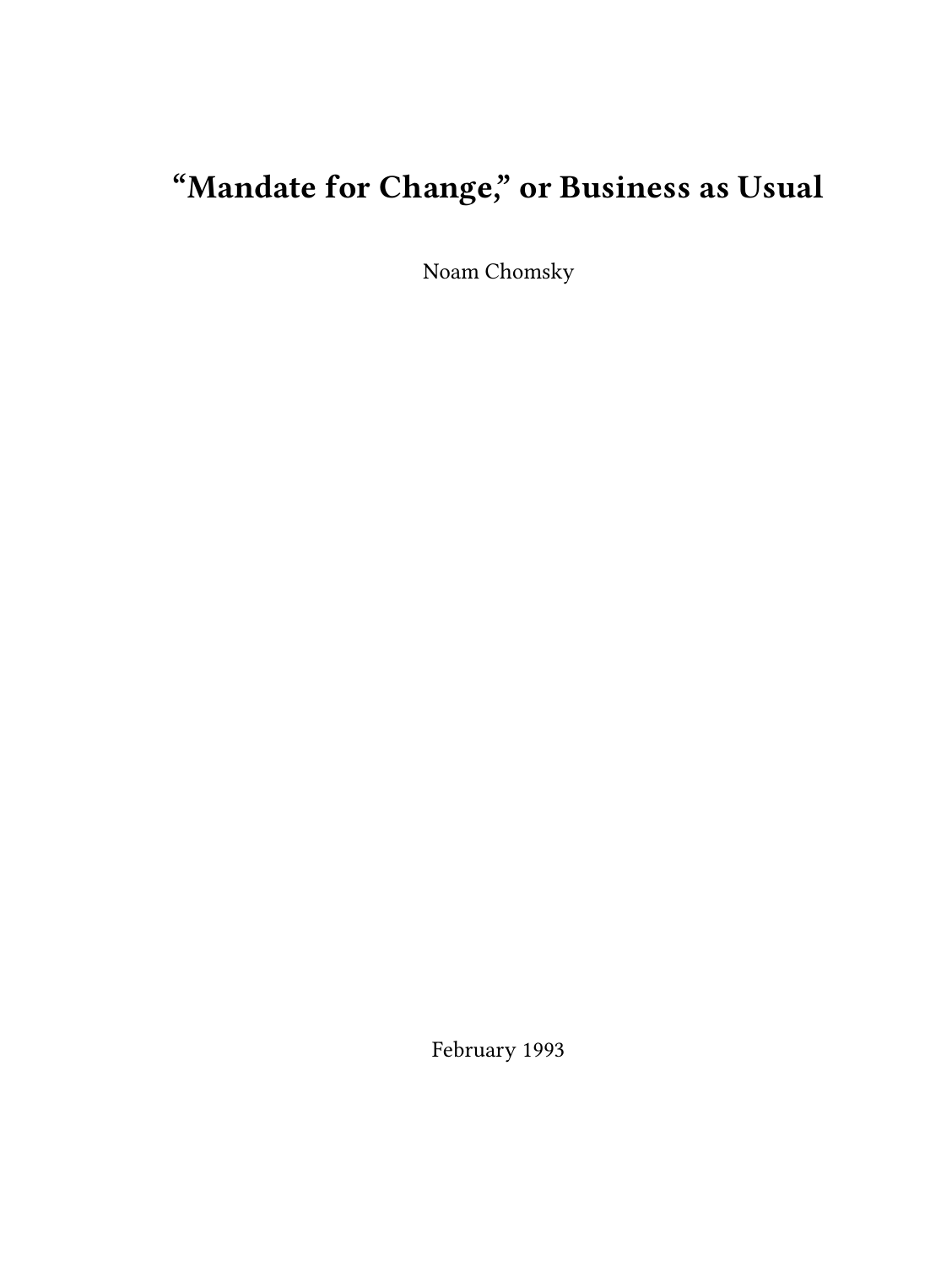# **Contents**

| Aiding the Pentagon resonance and the resonance of the Riding the Pentagon resonance of the set of the Riding t |  |
|-----------------------------------------------------------------------------------------------------------------|--|
|                                                                                                                 |  |
|                                                                                                                 |  |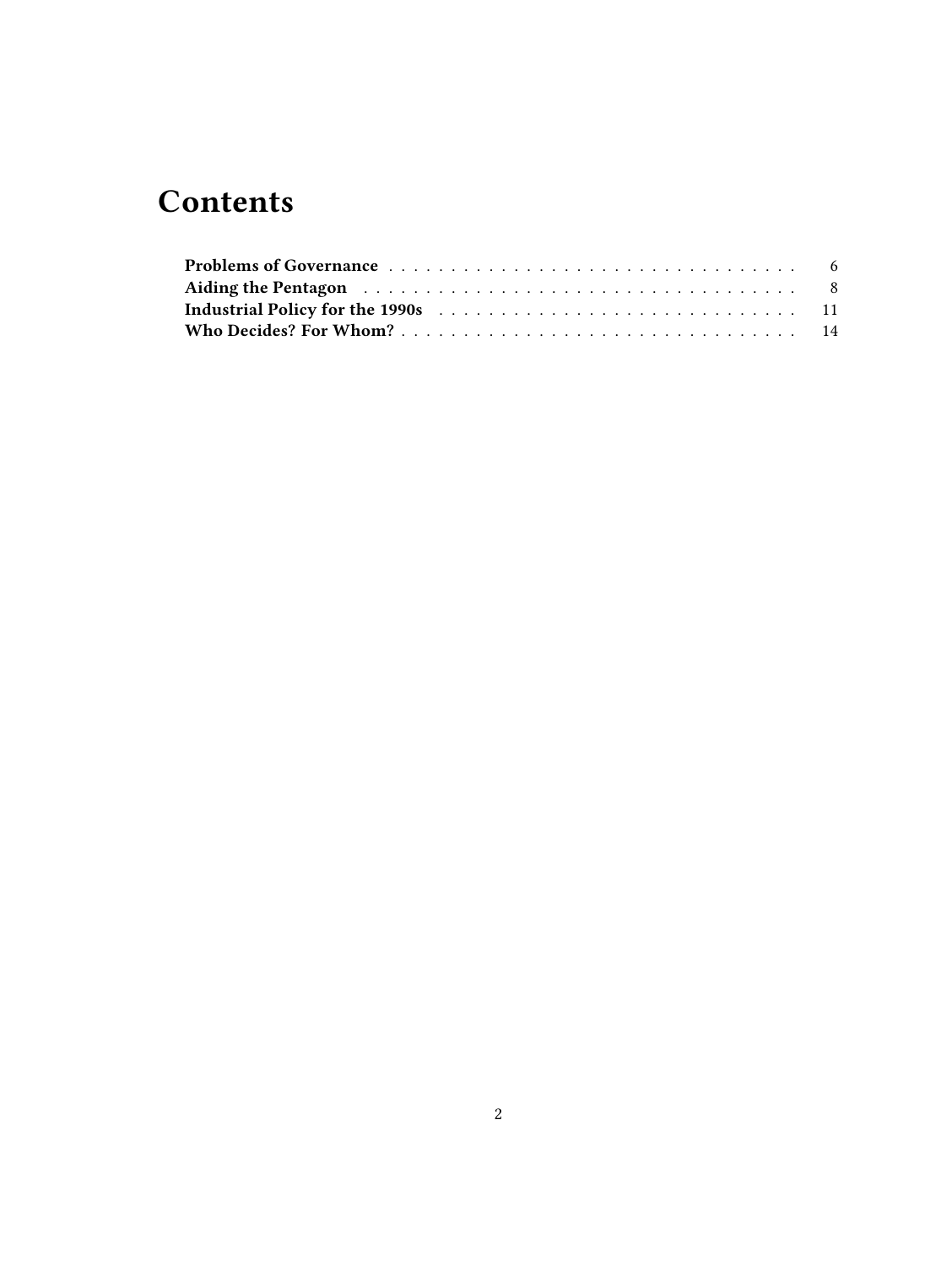As the victors were recovering from the celebration of their electoral triumph in November, the front-page headlines read: "The Economy: Aides plan a scaled-back early agenda." "A group of aides to President-elect Bill Clinton is preparing an economic plan for the Democrat's early days in office that would postpone action on some of his more sweeping proposals in favor of a moderate increase in infrastructure spending, preliminary steps to control rising health care costs and a series of business tax breaks that rated little mention during the campaign," political correspondent Peter Gosselin reported. In the following days, Clinton's advisers, including those on the progressive fringe, reiterated the message, which had been understood all along by corporate-financial sectors; the steadiness of the markets and strength of the dollar were among the many indications of the general satisfaction with Clinton's imminent victory in the business world, which was soon to be reassured further by his top appointments and indication of priorities.

The magic word in Clinton's campaign had been "Change," a reorientation of policy toward the needs of the great majority of the population who had suffered from Reagan-Bush "trickle down" economics — in practice, an upward flood — and had swept Clinton into office on the promise of an end to the party for the rich. But it would be unfair to speak unkindly of the newly-elected President for clarifying at once that the fine words of the campaign were not intended seriously, that the "Mandate for Change" proclaimed by a Clinton think tank meant "Business as Usual," as it did when Eisenhower's PR team coined the phrase. "Campaign pledges [are] made to be broken," Harvard political scientist and media specialist Marty Linsky explained when President Bush called for "revenue enhancement" after winning the 1988 election with a pledge not to raise taxes. To accuse Bush of violating his campaign pledge was a "political cheap shot." When he led the public in his "read my lips — no new taxes" chant, Bush had merely been expressing his "world view," making "a statement of his hopes." The same precepts hold for his successor.

Only the most naive, who do not comprehend the democratic system, could think that their political representatives mean what they say. Sophisticates understand that "elections and governing are different ball games, played with different objectives and rules." "The purpose of elections is to win," Linsky elaborated, expressing the contempt for democracy that is standard fare among educated elites; and "the purpose of governing is to do the best for the country" where "the country" is to be understood as "those who matter," though honesty on that score as well would be too much to expect.

This course of instruction is helpful. The lessons have broad application. Take the concept "jobs." It is beyond doubt that more and better jobs are desperately needed. "Job destruction [is] worse than we thought," economists Lawrence Mishel and Jared Bemstein report, with "more than 17 million workers, representing 13.2 percent of the labor force, …unemployed or underemployed in July [1992]," a rise of 8 million during the Bush years. Furthermore, some three-fourths of the rise in unemployment is permanent loss of jobs. Meanwhile the stagnation of real wages changed to sharp decline from the mid-1980s, extending even to college-educated, while "of the gain in income per head, 70 percent accrued to the top 1 percent of income earners, while the bottom lost absolutely," MIT economist Rudiger Dombusch observes, so that "For most Americans, it is no longer true that the young generation can count on being economically ahead of its parents," a significant turning point in the history of industrial society.

One can therefore appreciate the passionate concern expressed by political figures, corporate leaders, and their press agents over the need to create jobs for suffering Americans. Heartening indeed, until we recall our lessons. Looking a bit more closely, we find that the word "jobs" has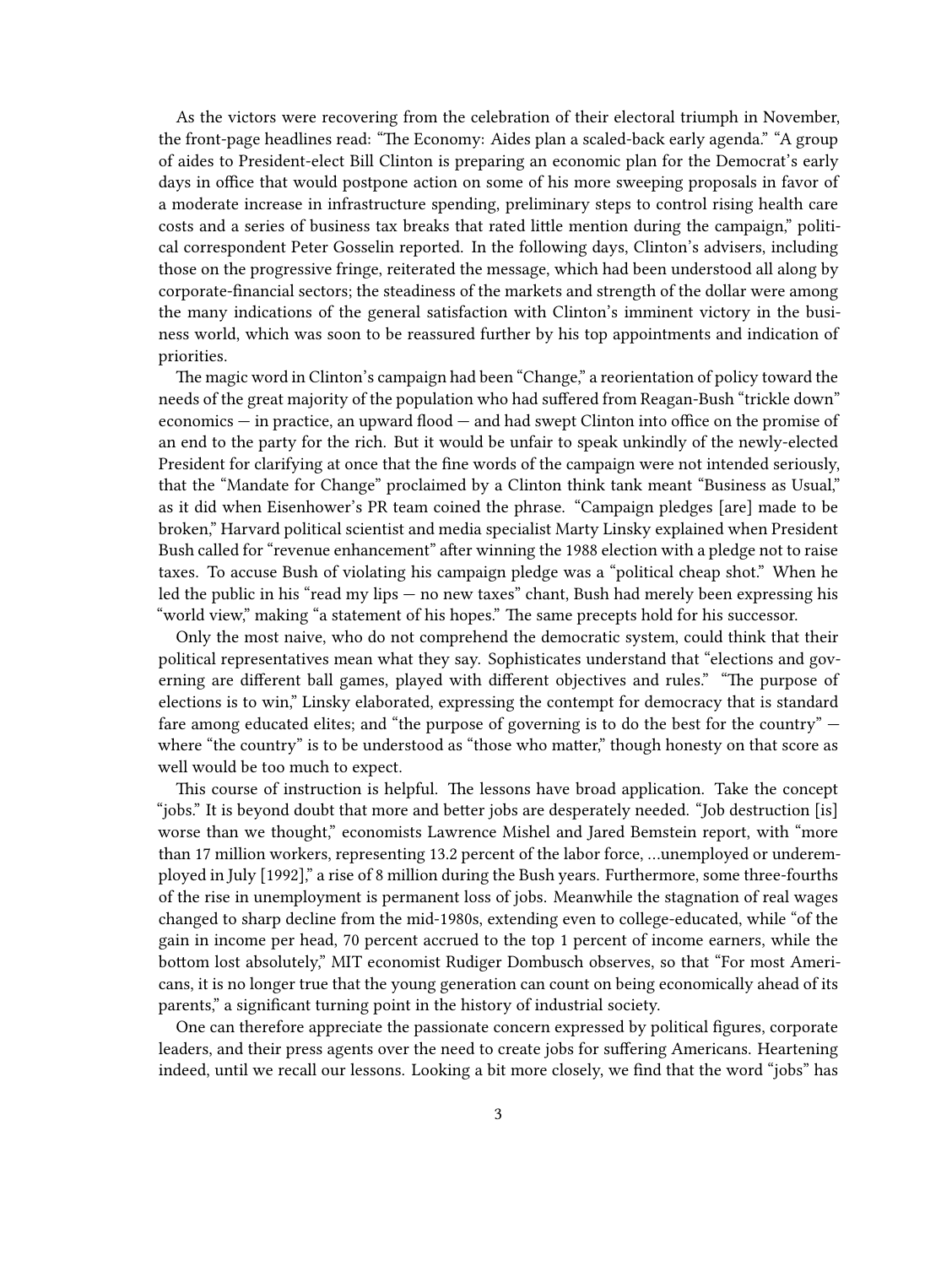taken on an entirely new meaning: "profits." Thus when George Bush takes off to Japan with a bevy of auto executives in tow, he waves the banner "jobs, jobs, jobs," meaning "profits, profits, profits," as a look at his social and economic policies demonstrates without equivocation. The press and air waves resound with promises to increase "jobs," put forth by those who do what is in their power to send them to high-repression, low-wage regions, and to destroy what remains of meaningful work and workers' rights, all in the interest of some unmentionable seven-letter word. All becomes clear once we join the sophisticates who understand that "the purpose of rhetoric is to delude," while "the purpose of governing is to do the best for 'the country'" in the technical sense of that term.

That "the country" in whose interests policy is designed is to be understood in class terms is, of course, no recent insight. Those who have been properly instructed in the famous "canon" will surely have "learned" that Adam Smith denounced the mercantilist and colonial systems as harmful and absurd, while preaching the virtues of free trade. As explained in the introduction to the Chicago bicentennial edition of Wealth of Nations by noted Chicago economist George Sligler, "Americans will find [Smith's] views on the American colonies especially instructive. He believed that there was, indeed, exploitation — but of the English by the colonists," contrary to what the uninitiated might think. But few are likely to have discovered what Smith actually wrote. Mercantilism and colonialism may have harmed the general population of England, Smith concluded, but were of great benefit to the "merchants and manufacturers" who "have been by far the principal architects" of policy; their interests have "been most peculiarly attended to" by the system, though not the interests of consumers and working people. (As for the English colonists in America, the harsh regulations imposed upon them by imperial England were "a manifest violation of the most sacred rights of mankind," Smith wrote, though nothing like the "savage injustice" of the treatment of the lesser breeds).

In brief, mercantilism and empire were among the many devices that regularly shape social and economic policy into a welfare project for the rich and powerful — definitely not the right lesson for impressionable young minds. In this and many other ways, the contents of Smith's classic have been crucially modified as they enter contemporary ideology in the hands of his latter-day disciples, to form part of the "free market" theology preached by a variety of cynics.

Smith's class analysis of policy-formation retains its relevance, and Linsky's lessons add a useful supplement. If "change" once again translates into new methods of enhancing existing power and privilege, we need only recognize that that is what is best for "the country," properly construed. Returning to the "sweeping proposals" that were instantly recognized to be "unnecessary" and "inappropriate," we may recall that the public was not merely indicating a preference for curtailing "rising health care costs" and for unspecified "infrastructure spending." Over twothirds of the public have regularly called for the kind of national health insurance that exists in one or another form in all other industrial societies, in place of the highly bureaucratized "private enterprise" U.S. system, with its harsh rationing of health care by price and huge administrative expenses and other inefficiencies (the British National Health Service devoted 4 percent of total health-care expenditure to administrative costs in the late 1980s as compared with 21 percent in the U.S., the distinguished British conservative Ian Gilmour points out; the comparison with Canada is similar). And an overwhelming majority (83 percent in the latest Harris poll) protested that "the rich are getting richer and the poor are getting poorer," that "the economic system is inherently unfair," as the president of the polling organization summarized popular feelings. Small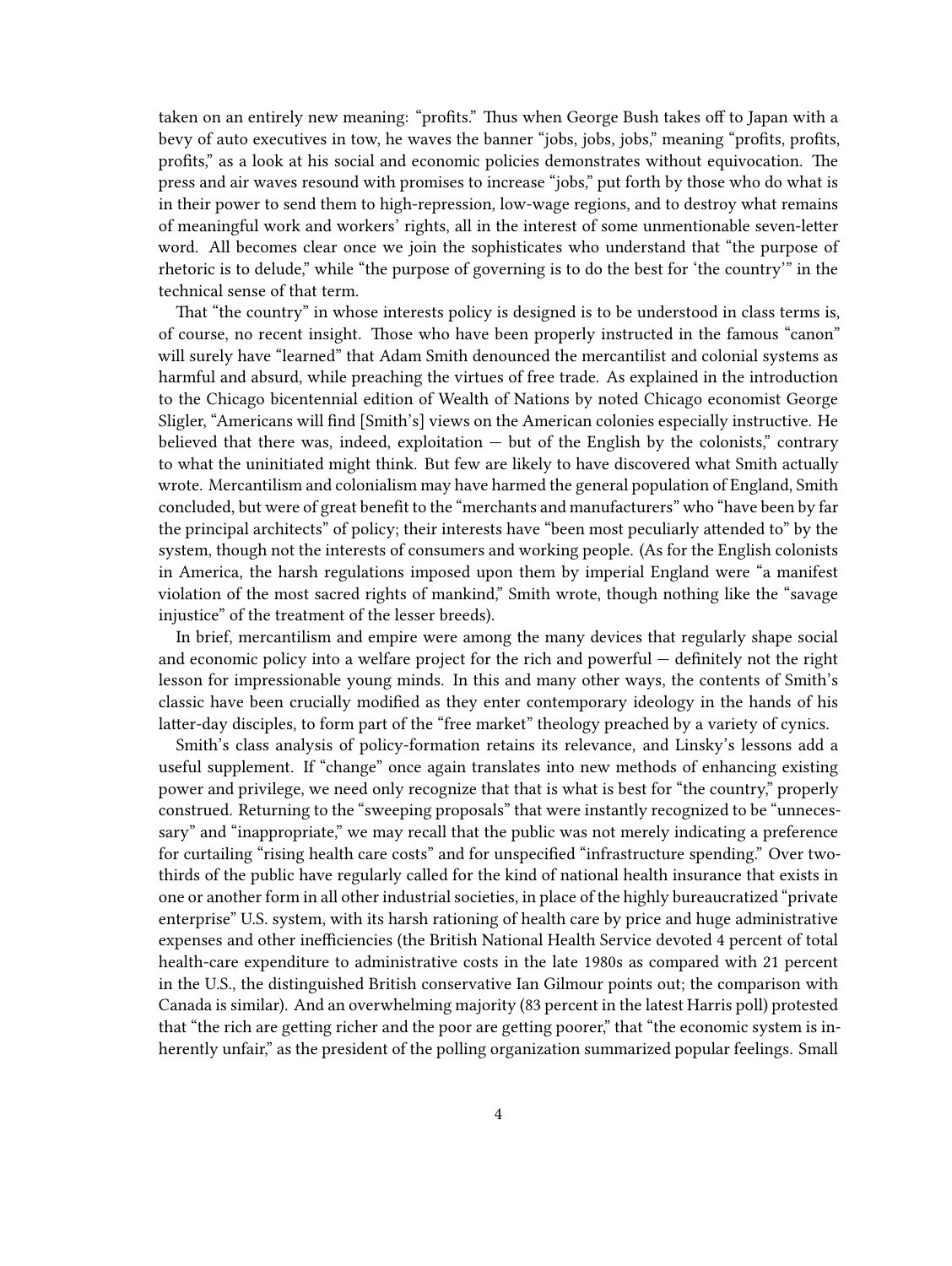wonder that Reagan's popularity is barely above Nixon's, far below other living ex-Presidents, and that he is particularly disliked by working people and "Reagan Democrats."

But on a wide array of matters such as these, Clinton cannot be criticized, even unfairly, for quick abandonment of "campaign pledges" that are "made to be broken," since the pledges were never made. Both political factions, along with their sponsors and the ideological managers, understand that the childish confusions of the rabble need not be considered by the "men of virtue" who have assumed the responsibility of governing since the origins of the Republic, always seeking what is best for "the country."

Popular confusions extend quite far. Through the 1980s, considerable majorities favored a nuclear freeze, social spending over military spending, more government regulation to protect worker health and safety, higher taxes if necessary for such purposes, and so on. The errors of the rabble are also prevalent among the other beneficiaries of the Reagan-Thatcher revolution. The British Social Attitudes survey for 1992 finds that "respondents came out in favour of public spending by bigger margins than ever," the London Guardian reports, with 65 percent favoring higher taxes and more spending.

Perhaps they are reacting to Thatcher's achievements in creating the worst crisis for manufacturing industry in the 19<sup>th</sup>-20<sup>th</sup> century, destroying almost one-third of the manufacturing plant within a few years by blind pursuit of Friedmanite and laissez-faire doctrines that were falsified and failed at every turn, yielding a "miserable performance" for the economy through 1990, lowering growth rate, rapidly increasing poverty while playing "Good Samaritan only to the better of" and giving London almost the appearance of "a third-world capital" — despite the huge shot-in-the-arm provided by North Sea oil and the sharp decline in prices of Third World exports (Ian Gilmour, in his incisive review of a decade of "Dancing with Dogma"). The result was to send Britain to "Europe's poorhouse," the Financial Times observes in October 1992, "technically poor enough to apply for extra European Community cash" along with Spain, Ireland, Portugal, and Greece. Much the same happened in Australia, where a Labor government tried the same "cruel experiment" with the same consequences, a "dismal tale of economic failure," conservative Robert Manne points out in the business press, reviewing the well-documented "disaster."

The destructive impact of neoliberal dogma on Third World societies has been extensively discussed. Less familiar is the fact that the three English-speaking societies, which danced with the same dogmas (though only to a limited extent, being powerful enough to violate the rules) suffered accordingly, a fact that should "have, at the very least, planted the seeds of doubt," Manne comments, with reference to Australia. In all three societies the doubts were allayed by what MIT economist Paul Krugman describes as a "combination of mendacity and sheer incompetence," referring specifically to attempts to suppress the truth "by the Wall Street Journal, the U.S. Treasury Department, and a number of supposed economic experts," a record that demonstrates "the extent of the moral and intellectual decline of American conservatism," a record matched in England and Australia.

As in the United States, the rabble in Britain have dangerous thoughts about the private economy. Asked how profits should be distributed, 42 percent chose investment, 39 percent workforce benefits, 14 percent consumer benefits (lower prices), and 3 percent share-holders/managers benefits. Asked how profits would be distributed, 28 percent predicted investment, 8 percent workforce benefits, 4 percent consumer benefits, and 54 percent shareholders/managers benefits. The conviction that the economic system is "inherently unfair" is widely shared, but well beyond the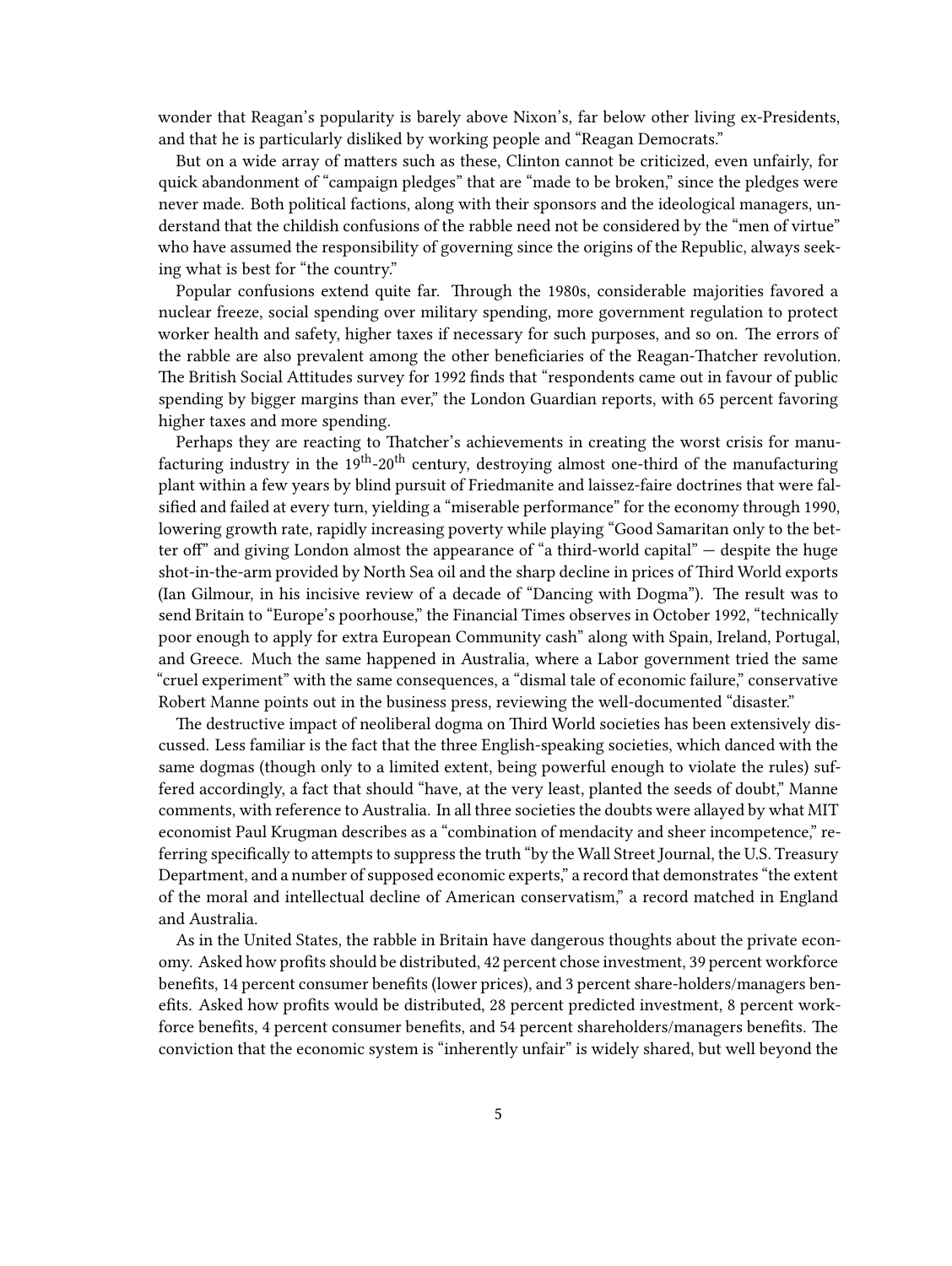reach of the political system in societies that have succeeded in reducing the general public to a spectator role, as leading democratic theorists have long urged.

## <span id="page-5-0"></span>**Problems of Governance**

While the two factions of the business party agree over a broad range, they differ in popular constituency and sometimes in tactical preferences. These are only tendencies, reflecting shifting alliances, but they are real and sometimes have policy consequences. The popular base of the Democrats lends more towards working people, the poor, women, minorities — the rabble generally. The Republicans, who have been more open and forthright in presenting themselves as the party of owners and managers, have sought to create a popular base through appeal to jingoism, fear, religious fanaticism, and the like. That provides substantial outreach. Religious fundamentalists alone are a huge popular grouping in the United States, which resembles pre-industrial societies in that regard. This is a culture in which three-fourths of the population believe in religious miracles, half believe in the devil, 83 percent believe that the Bible is the "actual" or the inspired word of God, 39 percent believe in the Biblical prediction of Armageddon and "accept it with a certain fatalism," a mere 9 percent accept Darwinian evolution while 44 percent believe that "God created man pretty much in his present form at one time within the last 10,000 years," and so on. The "God and Country rally" that opened the national Republican convention is one remarkable illustration, which aroused no little amazement in conservative circles in Europe.

Needless to say, neither political faction offers its popular constituency any real influence over matters of importance to "the country," but their concerns can be addressed at the margins. The dramatic assault on civil liberties during the Reagan years is a case in point. With a different popular base, Clinton will doubtless mitigate these policies, a matter of no small significance for personal life, though with only marginal impact on the primary task: to ensure the proper functioning of the welfare state for the rich.

Here objective problems arise that cannot be ignored, and there are differing perspectives within the business community (hence the political system) as to how they should be addressed. One major concern is "industrial policy"; that is, the state role in sustaining private enterprise; the role of the state in securing "jobs," to resort to Politically Correct Newspeak. This was perhaps the major real issue in the 1992 election.

It is hardly a secret that every successful industrial society, from England to the East Asian NICs, achieved that condition and maintains it by radically violating market principles. These principles do serve useful functions: they can be selectively invoked to restrict social spending, to undercut competitors, and to open Third World societies to more efficient exploitation (including now much of Eastern Europe). Within the ideological system, therefore, neoliberal doctrine is highly praised. But business has always insisted that a powerful state intervene to regulate disorderly markets, organize a public subsidy for advanced industry, suppress labor and independent forces at home and abroad, and in other ways protect the interests of those who control investment and finance, and thus set the general conditions within which the "architects of policy" meet their responsibilities. Any illusions that capitalism might be a viable system vanished — apart from the secular theologians — with the Great Depression and the successful recovery from it under the wartime command economy, administered by corporate executives who learned their lessons well.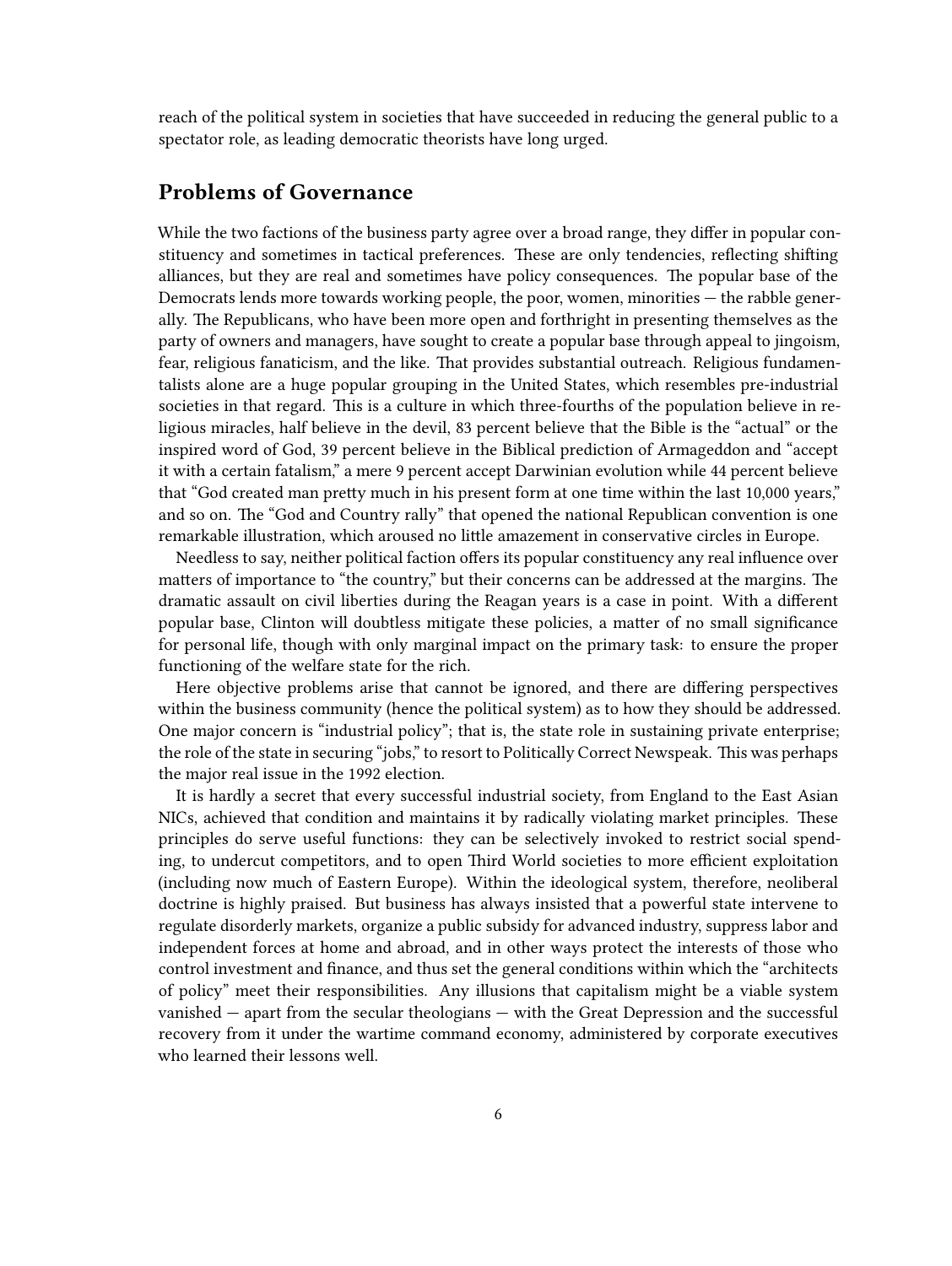Like all advanced societies, the U.S. has relied on state intervention in the economy from its origins, though for ideological reasons, the fact is commonly denied. During the post-World War II period, such "industrial policy" was masked by the Pentagon system, including the Department of Energy (which produces nuclear weapons) and NASA, converted by the Kennedy administration to a significant component of the state-directed public subsidy to advanced industry.

By the late 1940s, it was taken for granted in government-corporate circles that the state would have to intervene massively to maintain the private economy. In 1948, with postwar pent-up consumer demand exhausted and the economy sinking back into recession, Truman's "cold-war spending" was regarded by the business press as a "magic formula for almost endless good times" (Steel), a way to "maintain a generally upward tone" (Business Week). The Magazine of Wall Street saw military spending as a way to "inject new strength into the entire economy," and a few years later, found it "obvious that foreign economies as well as our own are now mainly dependent on the scope of continued arms spending in this country," referring to the international military Keynesianism that finally succeeded in reconstructing state capitalist industrial societies abroad and laying the basis for the huge expansion of Transnational Corporations (TNCs), at that time mainly U.S.-based.

The Pentagon system was considered ideal for these purposes. It imposes on the public a large burden of the costs (research and development, R&D) and provides a guaranteed market for excess production, a useful cushion for management decisions. Furthermore, this form of industrial policy does not have the undesirable side-effects of social spending directed to human needs. Apart from unwelcome redistributive effects, the latter policies tend to interfere with managerial prerogatives; useful production may undercut private gain, while state-subsidized waste production (arms, Man-on-the-Moon extravaganzas, etc.) is a gift to the owner and manager, who will, furthermore, be granted control of any marketable spin-offs. Furthermore, social spending may well arouse public interest and participation, thus enhancing the threat of democracy; the public cares about hospitals, roads, neighborhoods, and so on, but has no opinion about the choice of missiles and high-tech fighter planes. The defects of social spending do not taint the military Keynesian alternative, which had the added advantage that it was well-adapted to the needs of advanced industry: computers and electronics generally, aviation, and a wide range of related technologies and enterprises.

The Pentagon system of course served other purposes. As global enforcer, the U.S. needs intervention forces and an intimidating posture to facilitate their use. But its economic role has always been central, a fact well-known to military planners. Army Plans Chief General James Gavin, in charge of Army R&D under Eisenhower, noted that "What appears to be intense interservice rivalry in most cases…is fundamentally industrial rivalry." It was also recognized from the outset that these goals require "sacrifice and discipline" on the part of the general public (NSC 68). It was therefore necessary, Dean Acheson urged "to bludgeon the mass mind" of Congress and recalcitrant officials with the Communist threat in a manner "clearer than truth," and to "scare hell out of the American people," as Senator Vandenberg interpreted the message. To carry out these tasks has been a prime responsibility of intellectuals throughout these years.

Public acquiescence was largely secured by fear. By the 1980s, however, the cry that "the Russians are coming" was losing its efficacy. The problem of the vanishing pretext was a troublesome one throughout the decade, heightened by the erosion of public tolerance in the face of growing economic problems. Major propaganda efforts were undertaken to conjure up new demons: international terrorism, Qaddafi and crazed Arabs generally, Sandinistas marching on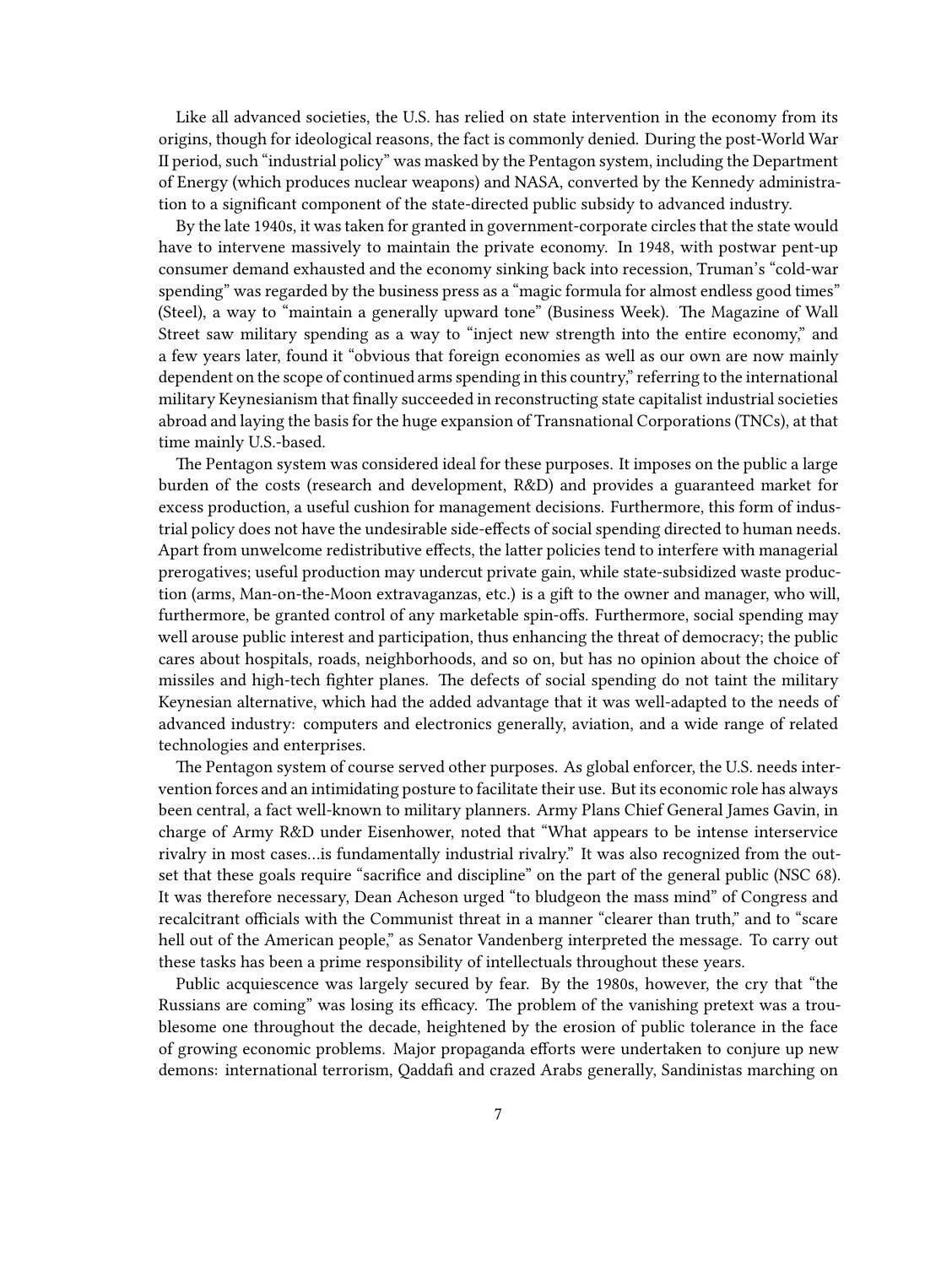Texas, Hispanic narcotraffickers, etc. The absurdity of the pretexts did not prevent them from having a certain effect though with only temporary success, a problem that must be faced.

### <span id="page-7-0"></span>**Aiding the Pentagon**

In passing, we may note that the current PR campaign in Somalia has similar motives, a fact that is scarcely even disguised. The First Landing was carefully staged for TV. Pentagon briefings directed journalists to where they were wanted, even advising them when and where "to set up their cameras" (New York Times). Pentagon officials encouraged "extensive media coverage in a bid to cast the US mission in the most positive light," the Washington Post reported, noting "the invasion's made-for-Hollywood quality," which aroused considerable ridicule in Europe, and occasionally here. These officials were "eager to advertise both to Somalia and the rest of the world the precedent-setting humanitarian mission," the Post reported, omitting the quotes around the last two words that authentic journalism would require.

The operation will be "a good experience for other countries and for us to see what effect American generosity has on these types of disaster," the overseas relief chief of USAID Andrew Natsios, stated: "millions of lives will be saved Americans should feel very good about themselves" — and about the Pentagon budget that allows such miracles of generosity. Officials "didn't hide the fact that they wanted to make it as easy as possible for the news media to cover an event that portrays them in a good light," Peter Grier reported in the Christian Science Monitor. "With the military budget crumbling, a little favorable publicity can only help." For the Marine Corps, the operation is a "showcase…at a time when Congress is under intense pressure to produce post-Cold War defense savings," the Post commented, and the whole affair is nothing less than "a public relations bonanza at just the right time." JCS chair Colin Powell added that the effort is a "paid political advertisement" on behalf of plans for an intervention force. The military "convoys were more a symbolic show for the world's television cameras than any serious effort to get a steady stream of food moving" New York Times correspondent Jane Perlez reported two weeks after the landing, under the heading "Somalia, We Are Here! (Now What Do We Do?)."

The intervention "seemed to be largely devoid of ulterior political motives," Perlez added, a phrase that is obligatory even in reports that bring out clearly the overriding "political motives" and the great efforts to achieve the desired effect. These efforts were so obvious that only the most disciplined were able to suppress entirely what they knew and to marvel that the intervention "was justified *solely* on moral grounds" and thus put "the question of idealism in foreign policy rather purely" (New Republic editors, their emphasis).

The pretensions could hardly be taken seriously. If Washington had any humanitarian concerns for the people of Somalia, it had ample opportunity to act upon them from 1978 through 1990, when it was the major supporter of Siad Barre, the Saddam Hussein clone who was then destroying Somali society, killing 50–60,000 according the African Watch and setting the stage for the horrors that followed-facts regularly finessed in current media coverage. There is no evidence of a sudden religious conversion since. Furthermore, there are numerous "humanitarian missions" that could readily be undertaken if generosity were even a marginal element in policy-making. To take a case close to home, it is agreed on all sides that a few phone calls to the ruling Generals — not 30,000 troops — would probably suffice to call off the savage terror in Haiti and allow the return of the democratically-elected President Jean-Bertrand Aristide, highly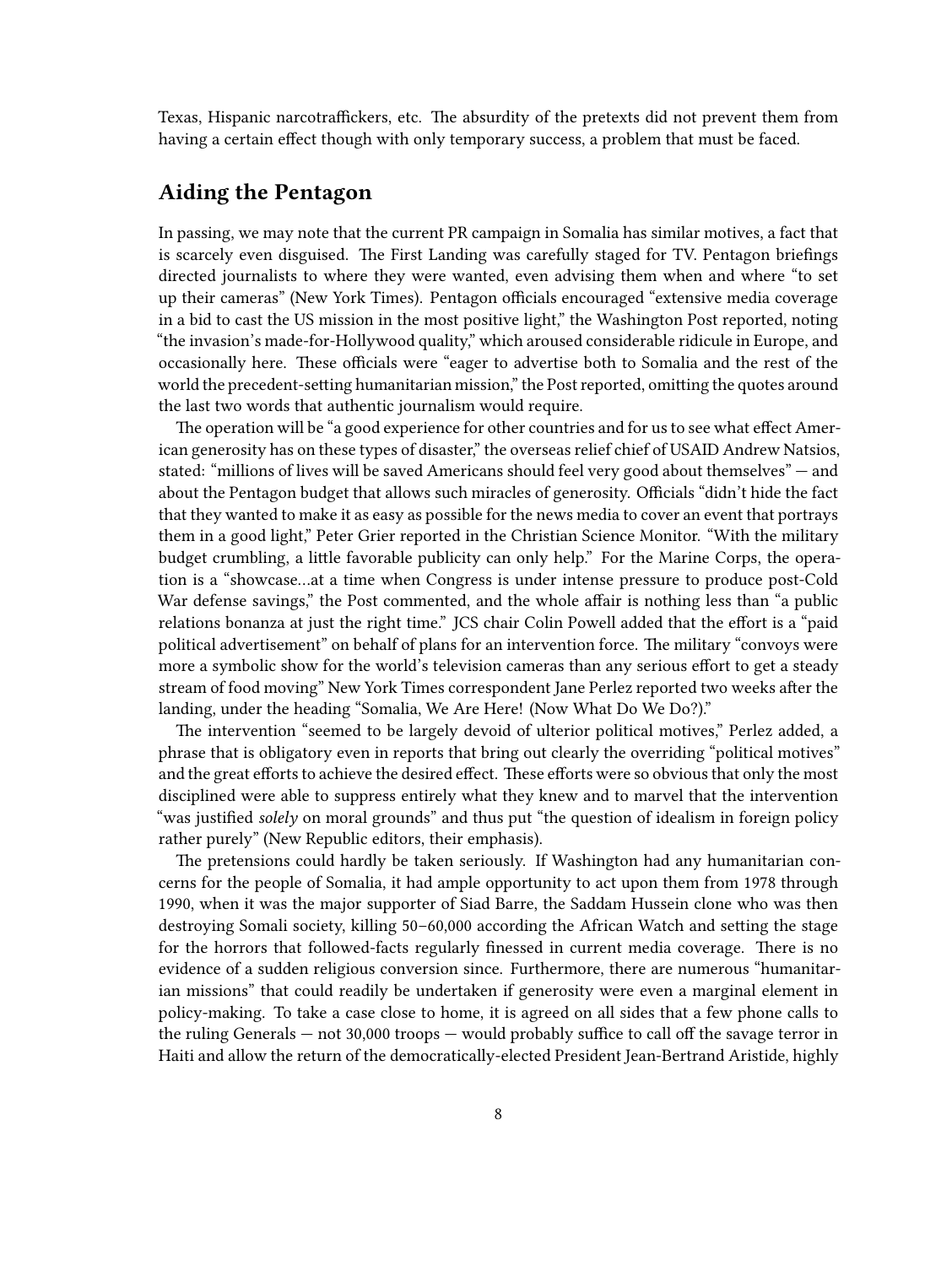popular in Haiti if not in Washington; this minimal intervention would also save any number of infants from starvation and disease. Examples abound. That aside, no one who even pretends to be serious will lend credence to a "humanitarian act" carefully staged for the world's TV cameras — particularly, when it is undertaken by a great power with a horrifying record of abuse of human rights, and a particular penchant for imposing starvation and disease on civilian societies by economic warfare (Vietnam, Cuba, Chile, Nicaragua, Iraq, …).

States are not moral agents. "Generosity" and "humanitarian missions" are tools of the trade of the commissar class in every society. Perhaps some historical examples can be found of "humanitarian intervention," but transparently, this is not one of them.

As is fully recognized, the troops were sent well after the civil society had begun to recover and the crisis was clearly receding. "One thing is certain," Jane Perlez emphasizes: "the worst of the Somali famine of 1992 is past." "The Worst Was Over" (a sub-heading reads) well before the U.S. forces arrived in December. By early November, aid agencies in the distribution center in Baidoa, where the crisis was unusually severe, reported that about 80 percent of aid was reaching the most needy, and by the end of the month, the ICRC and other experienced agencies were reporting still higher figures. Recovery from Siad Barre's atrocities in the North had been substantial well before, and even in the region of greatest suffering in the South there was visible progress, thanks in part to the efforts of the highly-regarded UN mediator Muhammad Sahnoun, who was removed after his public criticism of the incompetence of the UN operations. Serious reservations about the character of the U.S. intervention were expressed by development and relief agencies and the few people really knowledgeable about Somalia and the problems of famine, among them Rakiya Omaar, the Somali head of Africa Watch who was dismissed when she publicly opposed the intervention, and her co-worker Alex de Waal, one of the leading specialists on African famines and East Africa, who resigned in protest. The American Friends Service Committee, which has carried out development programs and relief work in Somalia for over ten years and is implementing emergency programs today, concluded "on the basis of this direct experience and our knowledge of the country and its people" that the massive military intervention is a "grave mistake" that "may be counterproductive in the long if not the short run," interrupting and disrupting the processes of reconstruction that "have been undertaken among traditional leaders facilitated by Ambassador Mohammed Sahnoun of the United Nations and others, to try to build peace from below." Apparently reflecting similar perceptions, the International Red Cross (ICRC), which played by far the greatest part in responding to the terrible famine that peaked in summer 1992, refused to accept U.S. military escorts for fear that this would disrupt arrangements that hail been developing within Somali civil society. The British government pressured Oxfam and Save the Children, both dependent on government support, to call off their criticisms of the intervention.

Many expressed particular concern over U.S. dealings with the leading "warlords," fearing that this may provide greater legitimacy and power to the most dangerous and destructive elements in the society. They seem to agree. Both General Mohammed Farrar Aideed the most powerful of these killers, and his ally Col. Omar Jess, who massacred over 100 civilian leaders in Kismayu in preparation for the arrival of the marines, "want to deal solely with the U.S.," Julian Onne comments in the Financial Times, reporting on a protest by 500 demonstrators loyal to Aideed that disrupted the visit of UN Secretary General Boutros Ghali to Mogadishu, which Aideed controls.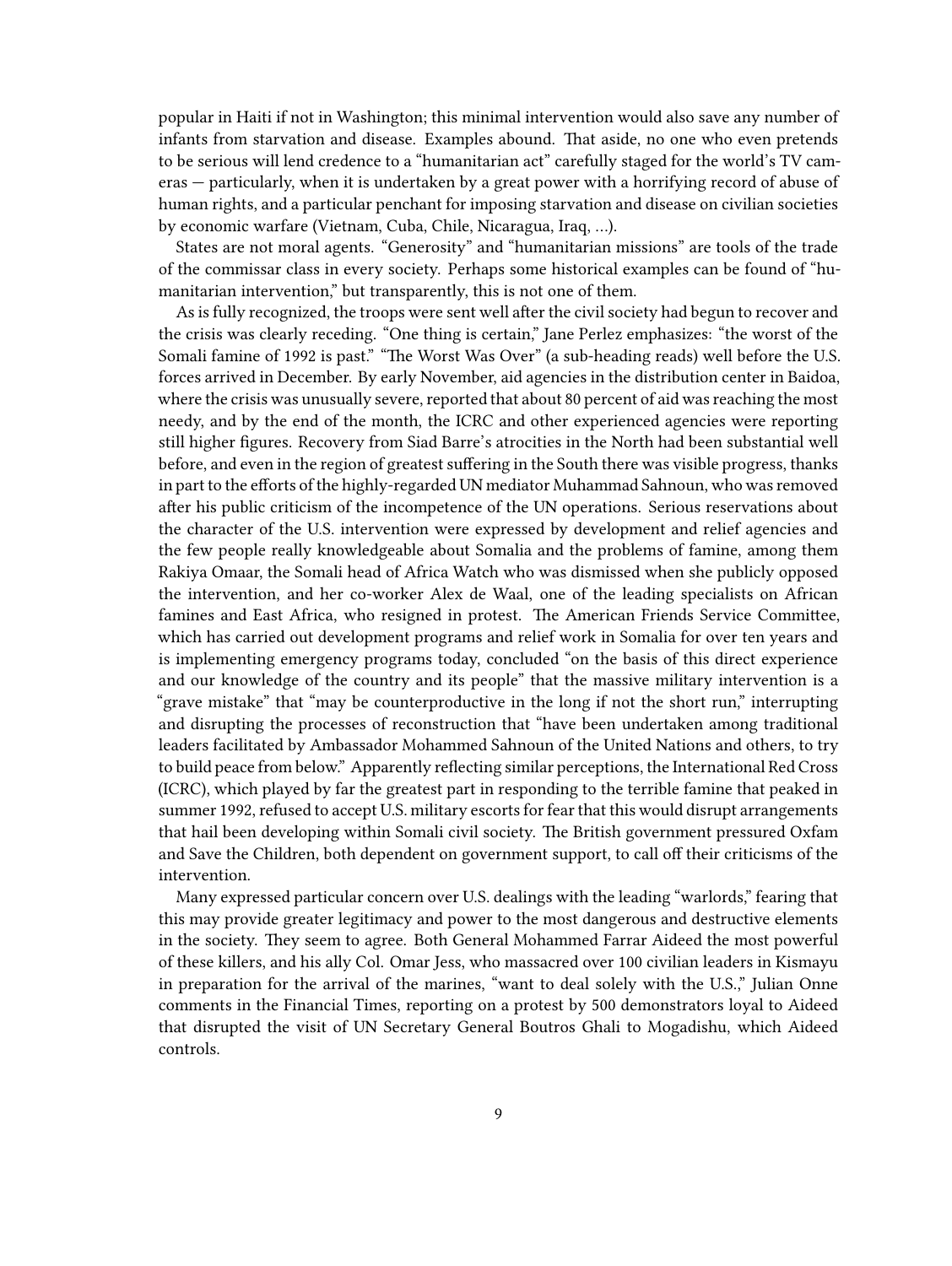There is good reason to believe that a more modulated approach in cooperation with Somali civil society could have been effective in enhancing the recovery already underway, along lines that have been presented by Omaar de Waal, and other close observers. The military operation that was so "eagerly advertised" may prove beneficial or harmful to Somalis in the long run, but that is incidental; they are basically props for photo opportunities.

In the UK, as here, it is commonly felt necessary to include ritual phrases about the "humanitarian mission" in analyses of actual motives. Economic correspondent Michael Prowse of the Financial Times describes the Somali intervention in these terms: "in the absence of the communist threat, the most reliable way to sustain public support for large military expenditures may be to base foreign policy on values the public holds dear. In today's changed world [the Soviet threat having vanished], Mr. Clinton is thus being a realist, as much as an idealist, in pledging to make the promotion of democracy and human rights the guiding principles for overseas interventions" — PR devices that he did not invent, of course. Having exposed the propaganda, Prowse goes on to laud "The heartwarming presence of U.S. troops in Somalia," where, "For the first time in recent U.S. history (perhaps ever), a sizable military intervention overseas was justified on purely moral grounds." A high tolerance for self-contradiction is a virtual necessity for intellectual respectability, given the need to invest the actual workings of power with suitable majesty.

The day after the intervention, in an article on the U.S. economy not mentioning Somalia, Prowse cited U.S. economists in corporate and financial institutions who attribute the sluggishness of recovery from the recession to the decline in military spending, which eliminates a traditional device for stimulating the economy. In brief, the stakes in "sustaining public support for large military expenditures" are high.

According to the official version of the timing presented most fully by Don Oberdorder of the Washington Post on the basis of official leaks, the decision to intervene was taken on November 21 on the grounds that "the need is crying" and "only the United States can do something." That story lacks any credibility; "the need was crying" months earlier, and was declining by late November thanks to the efforts of others.

It is possible that the intervention had been planned for the post-election period. In early November, a marine colonel in civilian clothes was seen by reporters in Baidoa, apparently scouting out the area where a major base would be established; at the time, U.S. military personnel were restricted to the cargo planes delivering supplies. A "humanitarian intervention" just before election day would have seemed too cynical a ploy, undermining the PR function. An earlier intervention would have faced two problems. The first is that the situation had not yet begun to settle. The operation would have been far more risky, and it was not so obvious then that the appearance of success could be quickly achieved; similar considerations rule out "humanitarian intervention" in Bosnia, even more strongly. Second, it is widely felt that things might go sour after the initial PR bonanza, and the Administration surely did not want to face such problems under the glare of election klieglights. The post-election timing is preferable. Order was being restored so the appearance of success is more likely. Bush's term can end in a blaze of glory. If the "purely idealistic" effort turns into the usual disaster, on the model of Grenada, Panama, and so on, attention will have waned or someone else will have to pick up the pieces and suffer the political consequences.

As in earlier efforts to sustain the Pentagon system, the Somali intervention may serve other purposes. The U.S. supported Siad Barre through his worst atrocities because of its interest in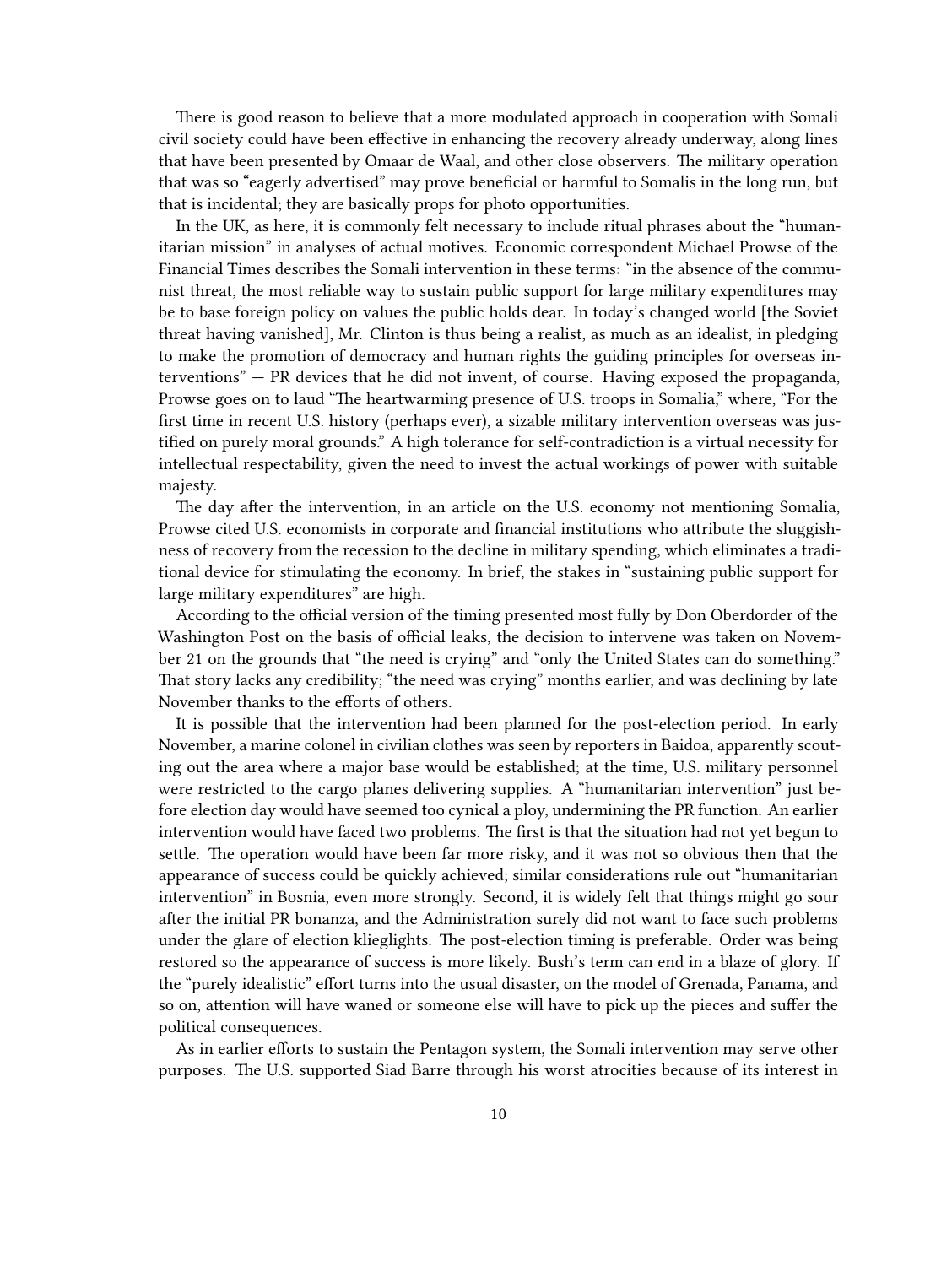Somali bases for the intervention forces aimed at the Middle East and for possible operations in Africa; such considerations might remain of some importance (not much, I suspect, alternatives being readily available). Furthermore, in large parts of Africa and the Middle East the rise of Islamic fundamentalism (which may well be accelerated by the intervention) is a matter of growing concern, for traditional reasons: like secular nationalist tendencies, liberation theology, labor and peasant organizing, democratic socialist political initiatives, some military regimes, and other potentially independent forces, Islamic fundamentalism falls under the rubric of "ultranationalism," a term that covers any threat of deviation from the subordinate role assigned to the service areas, whatever its political coloration. Nevertheless, it seems likely that at the current moment, the prevailing factor is the domestic one, the crisis of state industrial policy, as the more serious commentary and reporting often indicates obliquely.

#### <span id="page-10-0"></span>**Industrial Policy for the 1990s**

The decline of the traditional form of industrial strategy is a serious matter. To convince the taxpayer to subsidize advanced industry by the methods designed in the early postwar years is becoming increasingly difficult. It is not surprising, then, that we now hear open discussion of the need for "industrial policy" — that is, new forms, no longer masked by the Pentagon system.

The old methods were running into difficulties for reasons beyond the loss of the standard pretext and the erosion of tolerance on the part of people suffering the effects of Reaganite spendand-borrow abandon. The Pentagon system of industrial subsidy and planning has obvious inefficiencies. These were tolerable in the days of overwhelming U.S. economic dominance, less so as U.S.-based corporations face serious competitors who can design and produce directly for the commercial market, not awaiting possible spin-offs from high tech weapons or space shots. Furthermore, the cutting edge of industrial development is shifting to biology-based technology. That is one reason why the West, with the U.S. in the lead, is insisting that GATT agreements and NAFTA (North American Free Trade Agreement) provide enhanced protection for patents ("intellectual property"), thus locking the Third World into dependency on high-priced products of Western agribusiness, biotechnology, the pharmaceutical industry, and so on. It is important to ensure that TNCs control seeds, plant varieties, drugs, and the means of life generally; by comparison, electronics deals with frills. Public subsidy and state protection for biology-based industries can not easily be hidden behind a Pentagon cover. For such reasons alone, new forms of state intervention are required (see *Year 501*, South End Press).

In the 1992 electoral campaign, the Democrats showed more awareness of these issues, gaining support from sectors of the corporate world that recognized them to be more attuned to real world problems than Reaganite ideologues. Not that Reaganites were reluctant to use state power to protect the wealthy from market forces. The primary mechanisms were the usual military Keynesian ones. To mention one striking case, a 1985 OECD study found that the Pentagon and Japan's state planning ministry MITI were distributing R&D funds much the same way, making similar guesses about new technologies. A major Pentagon funnel was SDI ("Star Wars"), which was openly advertised as a state subsidy to the "private sector," and lauded by the business press for that reason. The Reagan-Bush decade ended in fall 1992 with a well-publicized improvement in the economy, attributed in the business press to a sharp rise in military spending much of it for computer purchases. While almost all industrial societies became more protectionist in past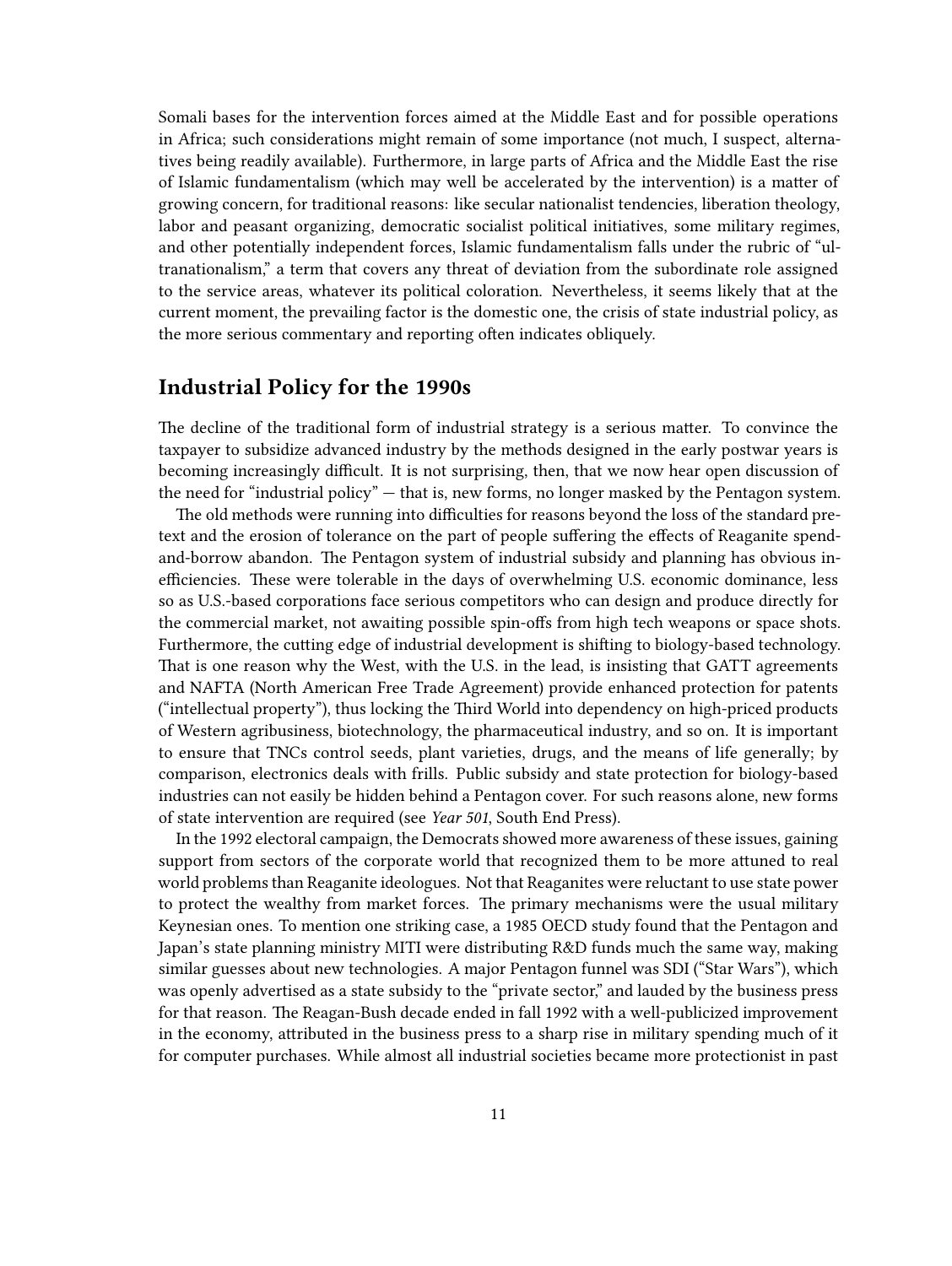years, at great cost to the Third World, the Reaganites led the pack, introducing more import restrictions than all postwar administrations combined. British MP Phillip Oppenheim, ridiculing Anglo-American posturing about "liberal market capitalism," notes that "A World Bank survey of non-tariff barriers showed that they covered 9 per cent of all goods in Japan — compared with 34 per cent in the U.S. — figures reinforced by David Henderson of the OECD, who stated that during the 1980s the U.S. had the worst record for devising new non-tariff barriers" (basically, ways to strong-arm competitors). He adds that OECD figures show U.S. state funding for nonmilitary R&D to be about one-third of all civil research spending, as compared to 2 percent state funding in Japan. The Thatcher record is similar.

The Reaganites also conducted the biggest nationalization in U.S. history (the Continental Illinois Bank bailout) and enabled the steel industry to reconstruct by effectively barring imports and undermining unions to reduce labor costs. They are leaving Washington with heavy new restrictions on European Community steel exports that the EC claims violate international trade rules; Washington's justification is alleged EC dumping, but the EC responds that total EC steel exports had fallen below the "voluntary quota" (the Reaganite non-tariff barrier). The Reagan administration sharply increased export-promotion by means of Export-Import bank credits in apparent "violation of the GATT," Eximbank chair John Macomber concedes. They conducted "what was effectively an 'industrial policy'" (contrary to official rhetoric) that rebuilt the U.S. computer chip industry by such means as an agreement "essentially forced on Japan" to increase purchases of U.S. chips and by establishment of the government-industry consortium Sematech to improve manufacturing technology, the Washington Post reported, quoting Charles White, vice president for strategic planning at Motorola, the second-biggest U.S. chip maker, who said: "You can't underestimate the government's role."

Despite such achievements, the Reagan-Bush faction remains hampered by ideological extremism, unable to face current problems of industrial strategy as directly as their political opponents, some elements of the corporate-financial world assume. Clintonite thinking on this issue is reflected in the choice of Berkeley Professor Laura Tyson as Chairperson of the Council of Economic Advisors. Tyson was a founder and codirector of the Berkeley Roundtable on the International Economy, a corporate-funded trade and technology research institute that advocates unconcealed state industrial policy. She has "longstanding relationships with Silicon Valley companies that stand to benefit from the policies she advocates," Times business correspondent Sylvia Nasar notes. In support of these policies, Roundtable co-director Michael Borrus cites a 1988 Department of Commerce study showing that "five of the top six fastest growing U.S. industries from 1972 to 1988 were sponsored or sustained, directly or indirectly, by federal investment," the only exception being lithographic services. "The winners" in earlier years, he writes, "computers, biotechnology, jet engines, and airframes were each the by-product of public spending for national defense and public health." The record goes back to the earliest days; "defense" and "public health" are the familiar Newspeak disguises, perhaps a shade less deceptive than "free market neoliberalism."

Such familiar lessons of economic history can no longer be concealed, as the Pentagon system and the Cold War ideology have eroded. The interventionist measures of the Reaganites reflect these needs, as does the increasingly open discussion of "industrial policy." A recent study of the National Academy of Sciences and Engineering proposed a \$5 billion quasi-governmental company "to channel federal money into private applied research"; that is, publicly-funded research that will yield private profit. Another report, entitled The Government Role in Civilian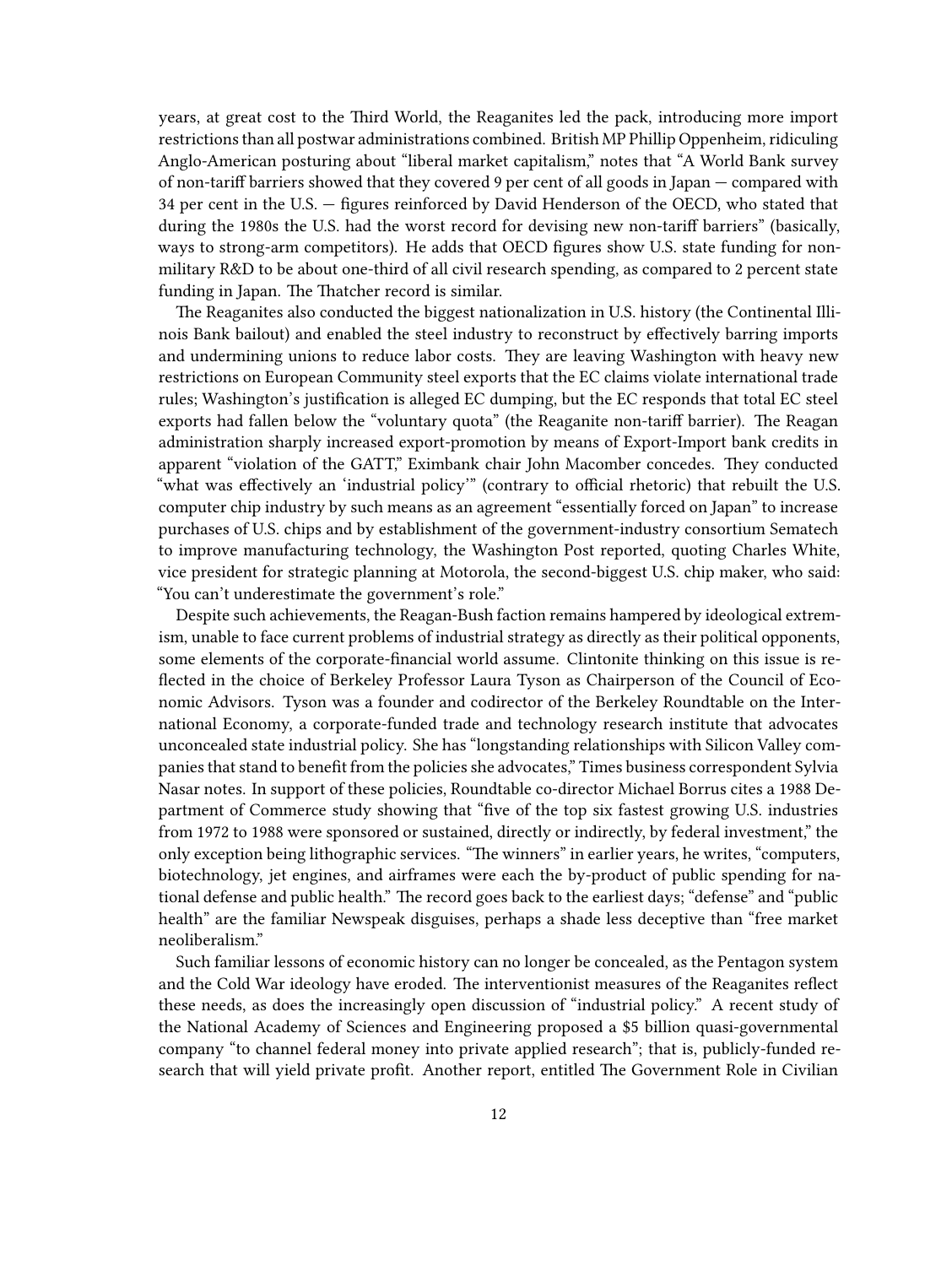Technology: Building a New Alliance, calls for new efforts to extend "the close and longstanding" government-industry relationship that has "helped to establish the commercial biotechnology industry." It recommends a government-funded "Civilian Technology Corporation" to assist U.S. industry to commercialize technology by encouraging "cooperative R&D ventures in precommercial areas"; "pre-commercial," to ensure that profit is restricted to private wealth and power. The ventures will be "cooperative," with the public paying the costs up to the point of product development. At that point costs change to gains, and the public hands the enterprise over to private industry, the traditional pattern.

"America cannot continue to rely on trickle-down technology from the military," Clinton stated in a document issued by his campaign headquarters in September 1992 ("Technology: The Engine of Economic Growth"). The old game is ending. In the "new era" planned by the Clinton administration, Times science writer William Broad reports, "the Government's focus on making armaments will shift to fostering a host of new civilian technologies and industries" — just as in the "old era," but then behind the Pentagon mask. "President Clinton proposes to redirect \$76 billion or so in annual Federal research spending so it spurs industrial innovation" in emerging technologies — which, in unmentionable fact, were largely funded through the Pentagon system (and the National Institute of Health) in the "old era." A minimum of \$30 billion is to be taken from the Pentagon's research budget as a "peace dividend" over four years for these purposes, Broad writes, noting that: "Significantly, the initiative would spend the same amount of money as Star Wars, \$30 billion, in half the time. "

Also significantly, Clinton's advisers knew all along that Star Wars was "only tangentially related to national defense" that its prime function was to serve as "a path to competitiveness in advanced technologies," as publicly explained in Congressional Hearings (Clinton's close associate Robert Reich, now Secretary of Labor, writing in 1985 in the New York Times under the heading "High Tech, a Subsidiary of Pentagon Inc."). As noted earlier, the function of Star Wars as part of the system of public subsidy, private profit, was made clear to the business world from the start, though largely concealed from the general public by the doctrinal managers.

The Wall Street Journal reports a study by Battelle Memorial Institute showing that research spending will remain sluggish because of "a slowdown in weapons development." "Government spending over the past five years has swung toward space and energy programs, and away from weapons development" the principal author of the report said. That is government spending (the public subsidy) shifted from one component of the Pentagon system to the others.

"We're now going to develop an economic strategy much in the way we developed a national security strategy to fight the cold war," Kent Hughes, president of Clinton s Council on Competitiveness, proclaimed. It is necessary only to bring out the striking continuities as old policies are adapted to new contingencies, and to reinterpret the "cold war" as what it was. A related matter is the traditional business demand that the public via government, pay the costs of the infrastructure required for private power and profit, everything from roads to education. By now, even such enthusiasts for Reagan's party for the rich as the Wall Street Journal are concerned by the consequences of the policies they advocated, such as the deterioration of the state college systems that supplied the needs of the corporate sector. "Public higher education — one the few areas where America still ranks supreme — is being pounded by state spending cuts," the Journal worriedly reports, echoing the concerns of businesses that "rely heavily on a steady stream of graduates" for skilled personnel and on applied research that they can exploit. This is one of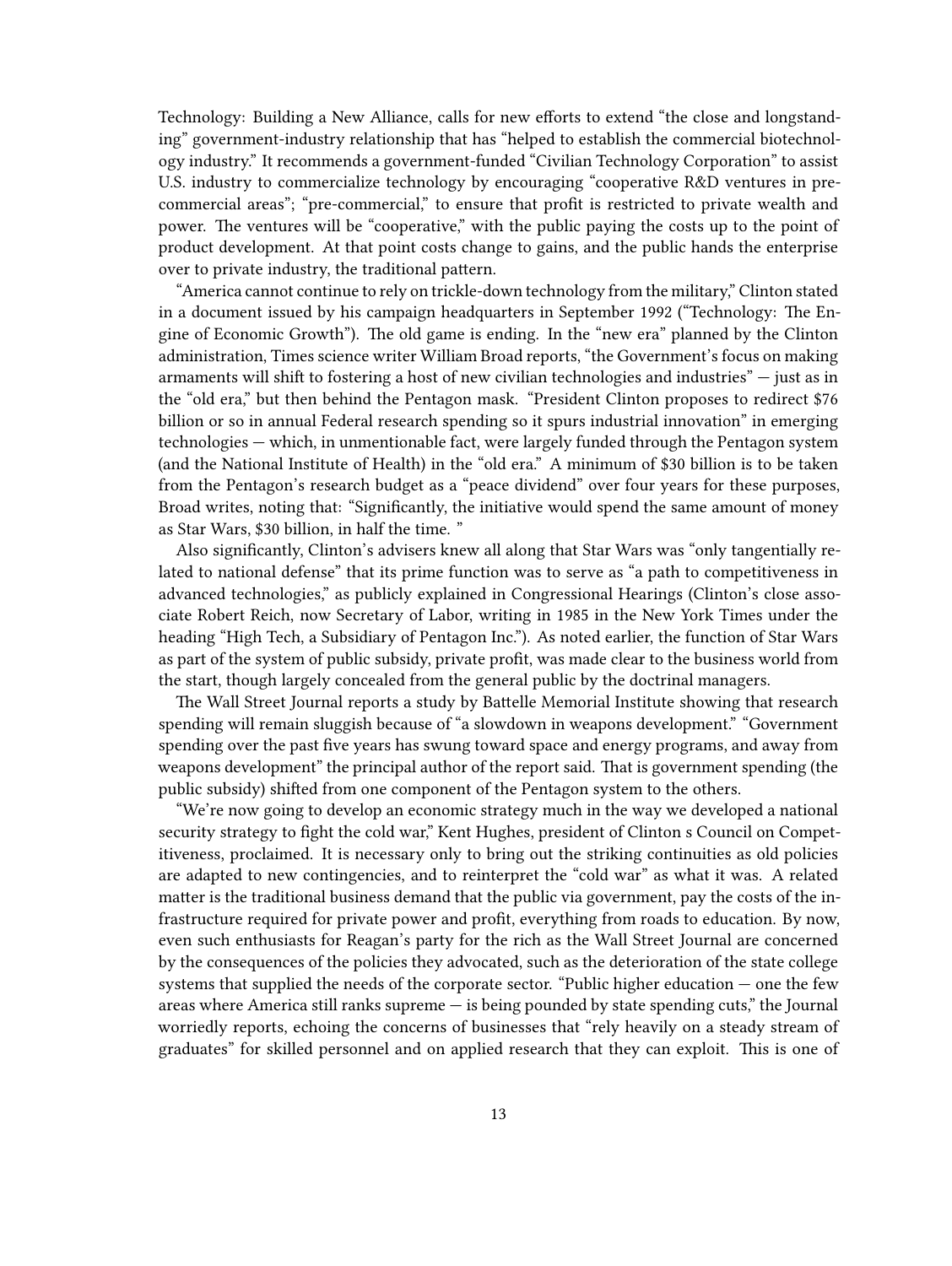the long-predicted consequences of the cutback of federal services for all but the wealthy and powerful, which devastated states and local communities. Class war is not easy to fine tune.

That Clinton will be able to address these problems is not at all clear. Frivolous Reaganite policies left the country deeply in debt at all levels, from the federal government to households. Interest on the federal debt has skyrocketed, now reaching the scale of the days when the costs of the World War had to be faced. Had the borrowing been used for productive investment or R&D, it could have been justified. But it was not. Rather, it was largely frittered away in luxury consumption, financial manipulations and swindles, and other Yuppie fun-and-games-much as in Thatcherite England, the other "revolution" much admired by the privileged. A National Science Foundation study at the peak of the mania estimated that R&D expenditures declined by 5 percent for companies involved in mergers and acquisitions compared to a 5 percent rise for others. Meanwhile real wages declined, hunger and deep poverty rose rapidly, the jail population zoomed, and the society began to take on a distinct Third World aspect. Given the debt, even the kinds of "moderate increase in infrastructure spending" and other devices that Clinton advisers are willing to contemplate, reflecting business concerns, may not be feasible.

#### <span id="page-13-0"></span>**Who Decides? For Whom?**

The standard rhetorical cloak for the new "economic strategy" is that its goal is to provide jobs. That is not false, as long as we recall the meaning of the term "jobs" in Politically Correct Newspeak. Whether the strategy will provide jobs, and for whom, is debatable. What is not debatable is that the driving concern remains the unmentionable seven-letter word, and that the public is to be excluded, completely, from any participation in formulating this "economic strategy." The latter principle follows from the guiding doctrine of elite democratic theory: the public are to be spectators, not participants in managing public affairs, which are none of their business. The urgency of preserving this principle is highlighted by the curious confusions that the public manifests, reviewed earlier.

The guiding doctrines, of course, have far more general application. To mention one interesting case, in Poland "Public resistance to privatization, especially among workers, has been evident since early in the post-Communist period," the director of Russian and East European studies at George Washington University, Sharon Wolchik, observes: "A 1990 survey, for example, found that only 13 percent of workers, but 37 percent of directors, favored private ownership of their enterprise," with over one-third of both workers and directors favoring state and employee ownership. But the attitudes of the population are inconsequential in the "new democracies" — one reason, perhaps, why "the Communist era is looking better and better" to Poles, as another academic specialist observes (Jane Leftwich Curry).

Whether in Somalia, or Poland, or any other choice that one may make, the concerns of the general population are as incidental to the architects of policy as in the days of Adam Smith's England. And crucially, the rabble must be kept from interfering with the plans that will determine their fate.

While state managers may attempt to adapt the traditional devices of public subsidy and protection to new contingencies, they will surely continue to support the main lines of policy: extending the globalization of the economy and establishing more firmly the decision-making apparatus that is taking shape to serve the interests of the supranational industrial and financial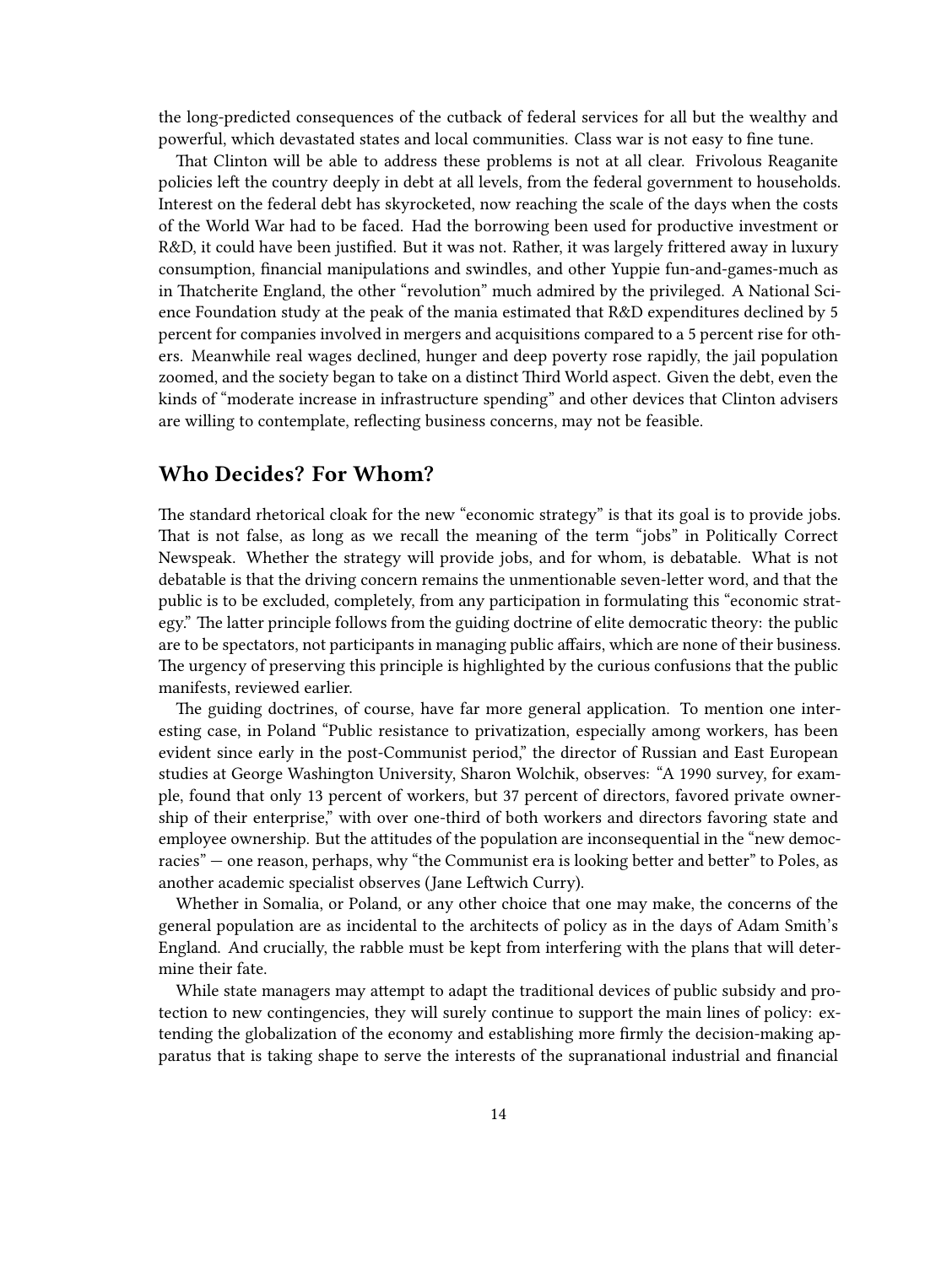institutions. These are important features of the current era, discussed in earlier articles here (see my Z articles in May, July/August, November, and Edward Herman's "Doublespeak," November 1992).

Nixon's dismantling of the international economic system was one of several factors leading to a huge increase in unregulated capital, beyond the power of governments to control. The rich societies are no longer immune, as European central banks learned a few months ago. Even the United States, still the world's largest economy and most powerful state, is facing these problems. The U.S. can freely disregard lMF "advice" as the Bush administration showed in October when the IMF prescribed deficit-cutting measures including new taxes, and "fundamental" health care reforms — the kind of "advice" on structural adjustment that amounts to orders for the Third World, however harmful the consequences, Doug Henwood notes, reporting the U.S. rejection. But it is not beyond the reach of international bond investors, who "may now hold unprecedented power — perhaps even a veto-over U.S. economic policy," the Wall Street Journal reported immediately after the election. This consequence of the huge Reagan-Bush deficit will serve as brake on any odd ideas that Clinton advisers might have about spending, the Journal noted reassuringly; spending of the wrong kind, that is, not directed to the needs of "the country," in the technical sense.

Related developments of the past several decades have accelerated the globalization of the economy, along with its immediate corollary: a growing superfluous population at home as production shifts to high repression, low wage areas (and, at the same time, productivity gains reduce the need for industrial workers). The superfluous people are becoming less significant as a market as well. Increasingly, production can be shifted to poor and oppressed populations and directed to the relatively wealthy, a small sector in the traditional Third World, a far larger one in the advanced industrial societies. The model pioneered by Henry Ford — wages high enough for domestic workers to provide a market — may decline along with the national economies on which it was based. Rhetoric aside, these are not likely to be serious concerns of the "principal architects" of policy, any more than they have been in the past.

The reversion of much of East Europe to its traditional Third World status offers new weapons against U.S. workers (and Western workers generally). As widely reported, GM plans to close two dozen plants in the U.S. and Canada. Meanwhile it bas opened a \$690 million assembly plant in East Germany with great expectations, heightened by the fact that, thanks to 43 percent unofficial unemployment, workers are willing to "work longer hours than their pampered colleagues in western Germany" at 40 percent of the wage and with few benefits, the Financial Times cheerily explains. Capital can readily move; people cannot, or are not permitted to by those who applaud Adam Smith's doctrines when it suits their needs. Jobs may disappear in the West; "jobs" in the technical sense will do just fine.

The U.S. (like other states) will continue to defend U.S.-based corporate and financial interests while seeking to maintain a global environment in which they can flourish. That requires, in particular, that the Third World be kept in its service role. Meanwhile at home, state power will continue to be employed to dissolve popular structures (unions, etc.) that might serve the needs of the general public and enable them to interfere illegitimately in the management of public affairs It will also be necessary to find ways to control the growing "Third World at home," no small problem. The Clinton Mandate for Change promises no change in these respects.

Much of world trade (close to half, by some estimates) consists of intrafirm transfers  $-$  centrally managed trade, internal to particular TNCs and guided by a highly "visible hand," to borrow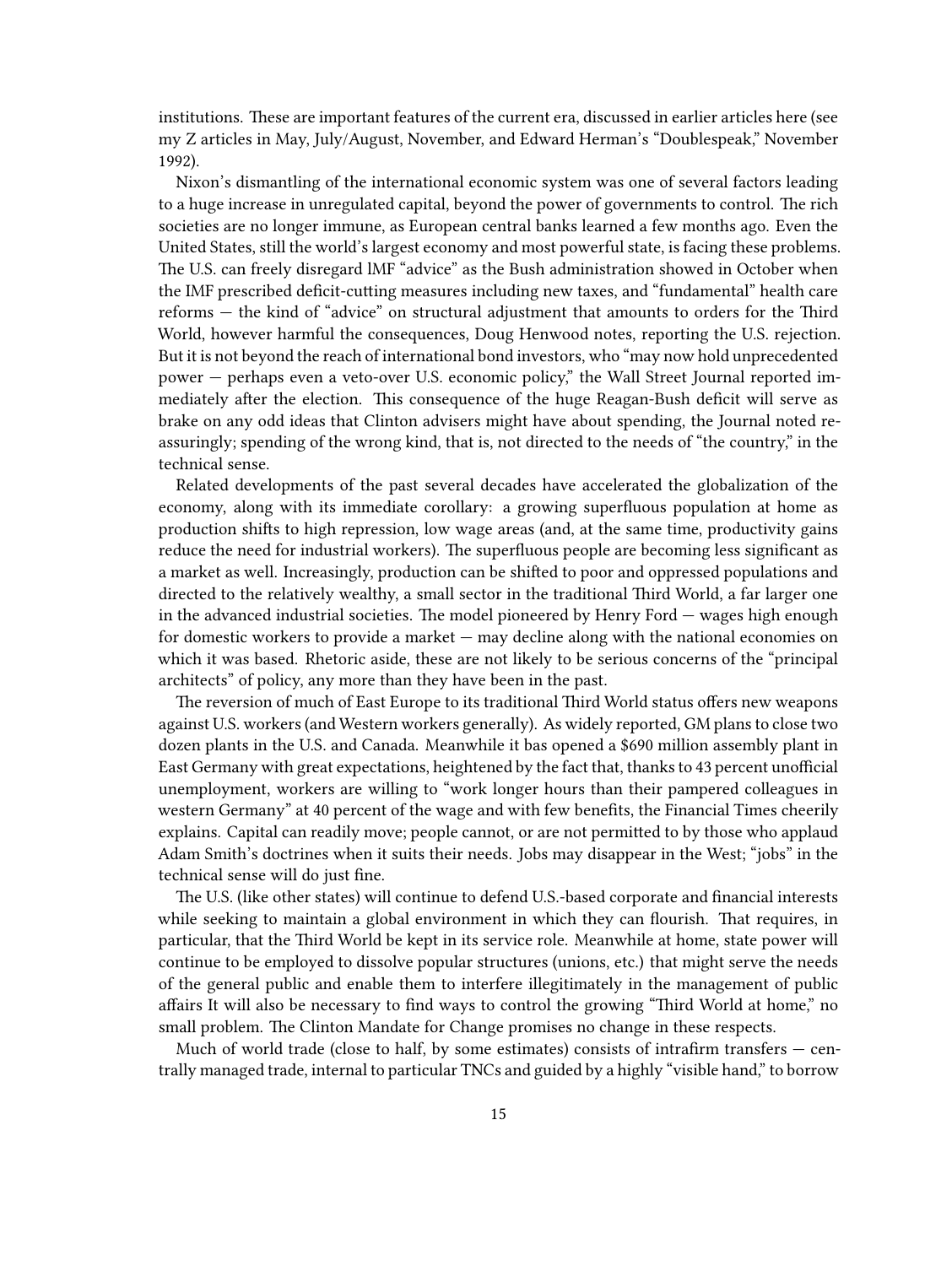the phrase of business historian Alfred Chandler. In an important critical analysis of the GATT World Bank economists Herman Daly and Robert Goodland point out that in prevailing economic theory, "firms are islands of central planning in a sea of market relationships." "As the islands get bigger" they add, "there is really no reason to claim victory for the market principle" — particularly as the islands approach the scale of the sea, which departs radically from free market principles, and always has, because the powerful will not submit to these destructive rules.

As in the past, political institutions are taking shape to reflect the realities of private economic power: the IMF and World Bank, G-7, NAFTA, and other elements of the "de facto world government" described by the international financial press as the executive for the "new imperial age." These processes allow major decisions to be insulated from parliamentary institutions, which may be infected by public influence This important development carries forward the long-term project of safeguarding wealth and privilege from public interference and overcoming the threat that democratic forms might have actual substance. Increasingly, the general public are not even aware of major decisions that will determine their fate, hence are in no position to influence them. A good part of the popular concern in Europe over instituting EC structures has to do with "the democratic deficit," "the fact that policies escape parliamentary control at the national level and do not come under equivalent control at the Community level" (John Lambert). The same problems are arising here, though they are less discussed in our more depoliticized society.

Neither at home nor abroad does the real world bear much resemblance to the dreamy fantasies now fashionable among intellectuals about History converging to an ideal of liberal democracy that is the ultimate realization of Freedom. Consider NAFTA. One may debate the consequences, but no one doubts that they will be large in scale. The NAFTA is an executive agreement reached on August 12, 1992, just in time to become a major issue in the electoral campaign. It was mentioned but barely. The Trade Act of 1974 established a Labor Advisory Committee (IAC), based in the unions, which is required by law to provide advice and information to the executive branch before any trade agreement is reached. The LAC was advised that its report was due on September 9, J992. A complete draft of the text of this elaborate treaty was made available one day before, on September 8, making it impossible for the LAC to formally meet, as directed by law. One could hardly con conjure up a more striking example of utter contempt for democracy. Furthermore, the LAC notes, "the administration refused to permit any outside advice on the development of this document and refused to make a draft available for comment."

The situation in Canada was similar. The British Columbia Teachers Federation wrote a sharply critical report on the treaty draft noting the "impossible limitations on the operation of this committee, "with absurd time constraints and exclusion of entire provinces from any review of the lengthy and complex executive agreement.

Despite the contemptuous dismissal of both the law and the public, LAC did provide a review of NAFTA, concluding that while the treaty would be a bonanza to investors (as all agree), it would severely harm American workers (about 70 percent of them, even by the analysis of the advocates). It will also very likely harm Mexican workers as well, the LAC report notes, as do other studies. One predicted consequence of the agreement is a rapid increase in rural migration to urban areas as Mexican corn producers are wiped out by U.S. agribusiness exports, depressing still further wages that have fallen some 60 percent during the past decade and are likely to remain low, thanks to the harsh repression of labor that is a crucial part of the highly-touted Mexican "economic miracle." Property rights are well protected by the agreement, LAC and other analysts note, while workers' rights are ignored.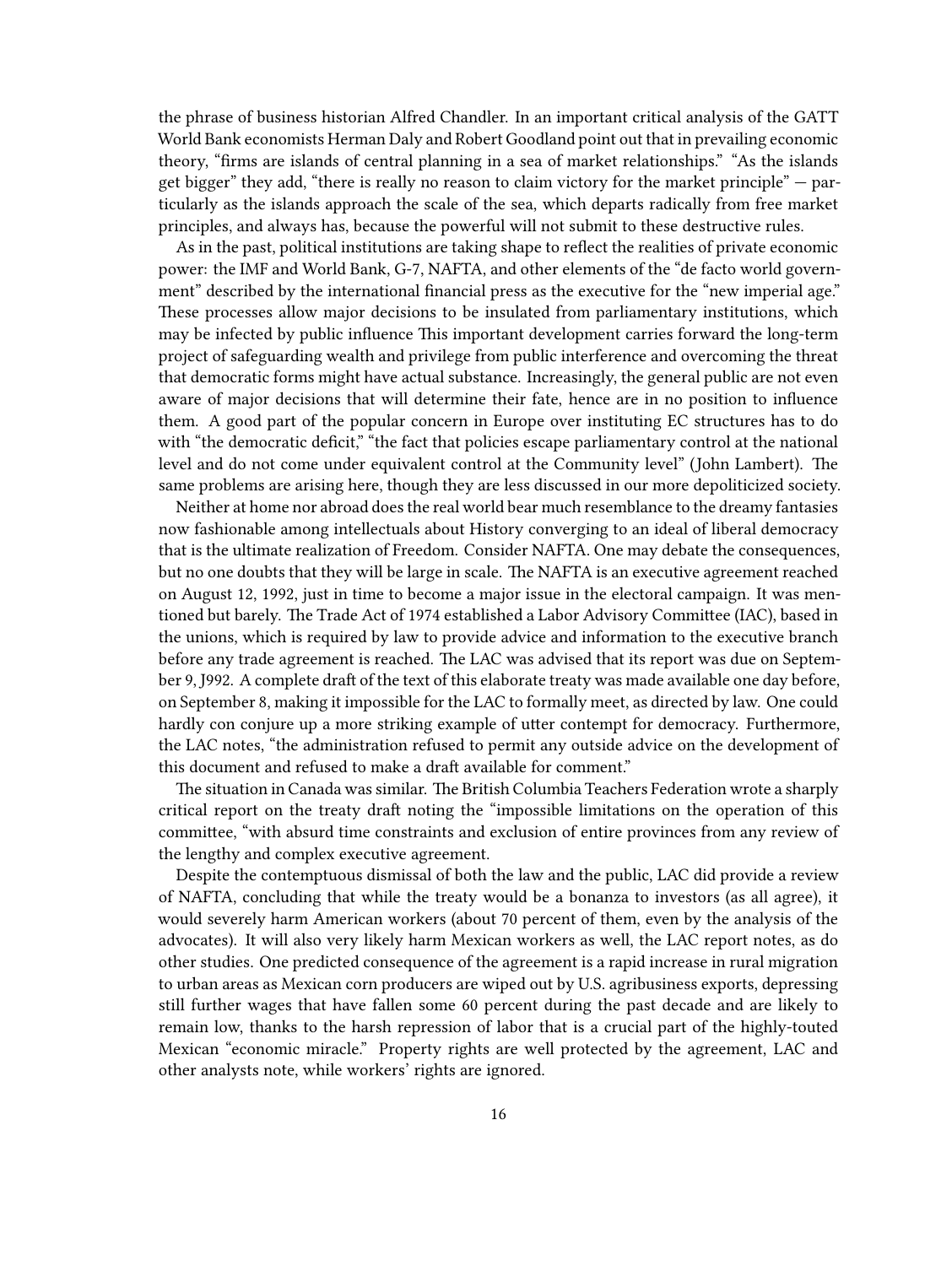The treaty is also likely to have harmful environmental consequences; production can shift to regions where enforcement of laws is lax or non-existent, and regulations imposed by parliamentary bodies can be overridden as "unfair restraint of trade," processes already underway in the Framework of the U.S.-Canada "Free trade" agreement. In general, the LAC report concludes, "U.S. corporations, and the owners and managers of these corporations, stand to reap enormous profits. The United States as a whole, however, stands to lose an enormous amount." The country will suffer, "the country"  $-$  in the Newspeak sense  $-$  will, again, do just fine.

On a wide range of issues, the LAC report observes, NAFTA "will have the effect of prohibiting democratically elected bodies at [federal, state, and local levels of government from enacting measures deemed inconsistent with the provisions of the agreement," including measures on the environment, workers' rights, health and safety, etc. The LAC report calls for the treaty to be renegotiated, offering a series of constructive proposals.

Neither the contents of this important critical analysis, nor the scorn for law and democracy shown by the Bush administration, were reported. These matters are of no interest to the ideological institutions, or more accurately, are of negative interest — suppression is necessary, in the interests of "the country." Citizens know next to nothing; indeed, subversion of democracy has reached such remarkable heights that they do not even know that they know nothing. Congress abdicated responsibility. The Clinton camp had little to say. In such ways, we can approach the long-sought ideal: formal democratic procedures that are utterly devoid of meaning, as citizens not only do not intrude into the public arena, but have scarcely an idea of the policies that will shape their lives.

It is a striking fact that although these critical issues have been kept almost entirely out of the public domain, 60 percent of the public do have an opinion about NAFTA, opposing it by nearly 2-to-1 in October 1992. As usual, that was irrelevant to the presidential campaign, then in its final weeks. It was enough, however, to frighten the Wall Street Journal, which ran a fevered front-page story warning of the "diverse coalition of grass-roots foes" that is "fighting 'Nafta'," including the labor movement, populist farm groups, and environmental and religious organizations. These dangerous elements "hit pay dirt," the Journal reports ominously, receiving funds (a magnificent \$50,000) from a branch of the Unitarian Church.

The corporate world is, naturally, shaking in its boots at the thought that its monopoly might be challenged. The lesson for the rest of us is obvious.

More generally, people have little specific knowledge of what is happening around them. An academic study that appeared right before the presidential election reports that less than 30 percent of the population was aware of the positions of the candidates on major issues, though 86 percent knew the name of George Bush's dog. The general thrust of propaganda gets through, however. When asked to identify the largest element of the federal budget, less than 1/4 give the correct answer, military spending. Almost half select foreign aid, which barely exists; the second choice is welfare, chosen by 1/3 of the population, who also far overestimate the proportion that goes to blacks and to child support. And though the question was not asked, virtually none are likely to be aware that "defense spending" is in large measure welfare for the rich. Another result of the study is that more educated sectors are more ignorant — not surprising, since they are the main targets of indoctrination. Bush supporters, who are the best educated scored lowest overall. The study also shows that Republican propaganda (however fraudulent) passed through the media with greater effect than the Democrats counterpart, an inconvenience for the charges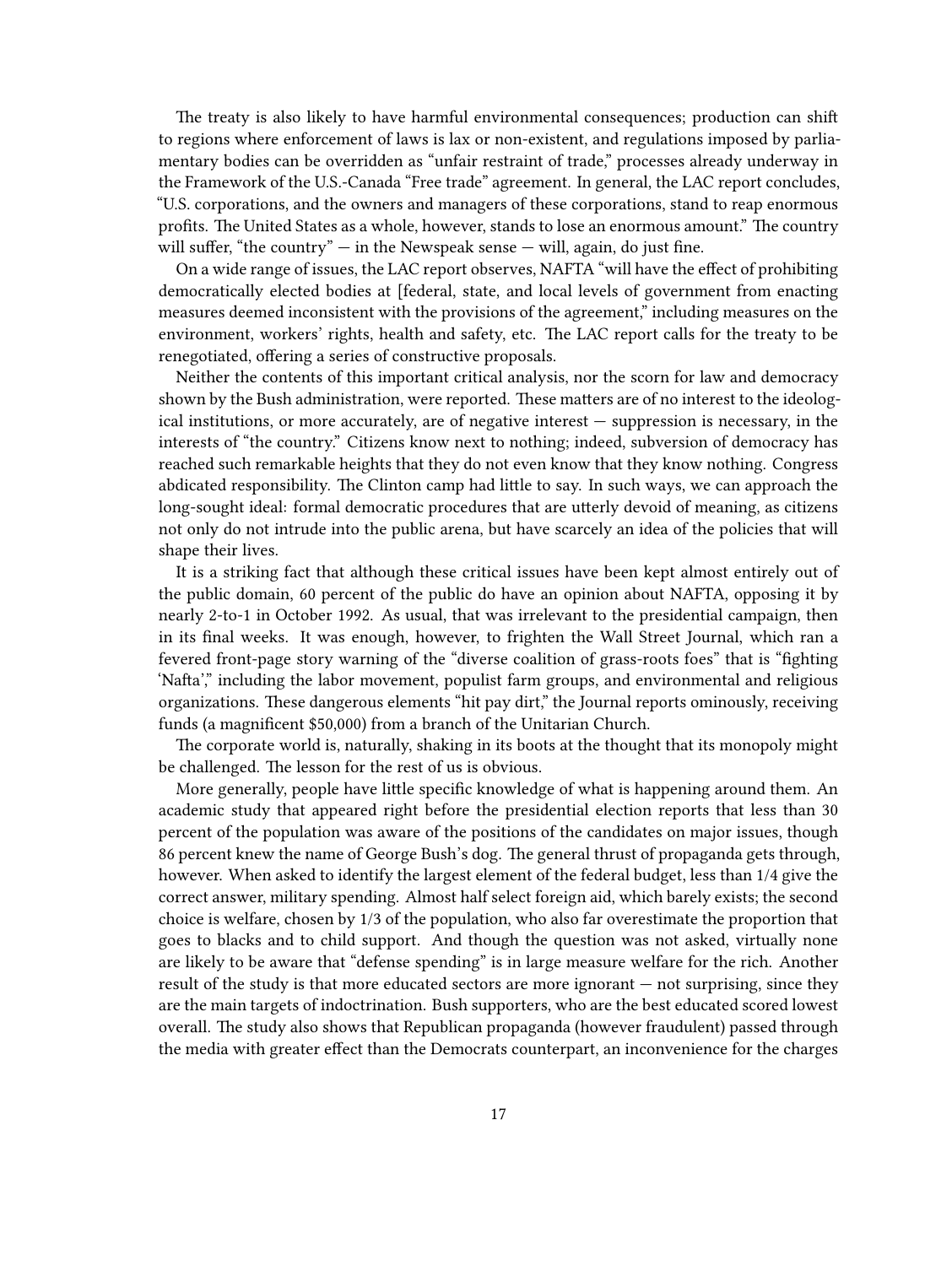of "liberal bias" that are particularly relished by the liberal media, which  $-$  as usual  $-$  greatly appreciate such condemnation as a tribute to their fiery independence of power.

With regard to all of these issues, two distinct questions arise. What will be the likely consequences of the policies under consideration? Who decides? The answer to the second question is clear: the "principal architects" of policy are the traditional ones. The public has essentially no role, and with the recent advances in destruction of democracy, no knowledge.

As noted, the first question can be debated. Perhaps, as the scant media coverage generally takes for granted reflexively, the NAFTA will benefit all; the Clinton and the Reagan-Bush factions are earnestly seeking to improve the lives and prospects of the general public, differing only on how to achieve this result; all are committed to free trade, which is obviously the greater good; etc. Maybe there really is a tooth fairy. Perhaps. No matter what one believes, it cannot be doubted that the policy questions require careful scrutiny and analysis. And that they will not receive, certainly not on the part of those whose lives and fate are at stake, unless they organize to do something about it.